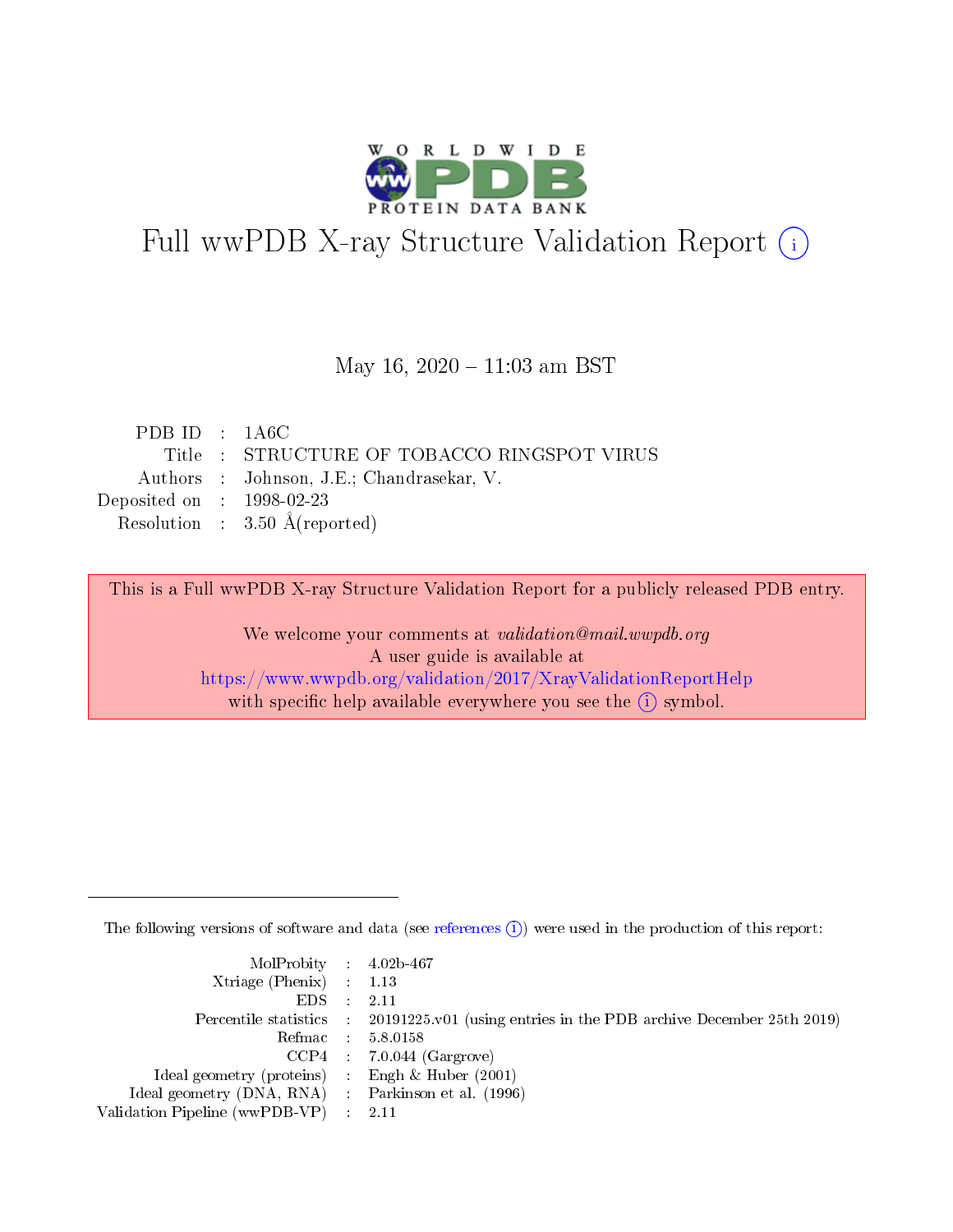# 1 [O](https://www.wwpdb.org/validation/2017/XrayValidationReportHelp#overall_quality)verall quality at a glance  $(i)$

The following experimental techniques were used to determine the structure: X-RAY DIFFRACTION

The reported resolution of this entry is  $3.50 \text{ Å}.$ 

Percentile scores (ranging between 0-100) for global validation metrics of the entry are shown in the following graphic. The table shows the number of entries on which the scores are based.



| Metric                | Whole archive       | Similar resolution                                 |  |  |
|-----------------------|---------------------|----------------------------------------------------|--|--|
|                       | (# $\rm{Entries}$ ) | $(\text{\#Entries, resolution range}(\text{\AA}))$ |  |  |
| Clashscore            | 141614              | $1036(3.58-3.42)$                                  |  |  |
| Ramachandran outliers | 138981              | $1005(3.58-3.42)$                                  |  |  |
| Sidechain outliers    | 138945              | $1006(3.58-3.42)$                                  |  |  |

The table below summarises the geometric issues observed across the polymeric chains and their fit to the electron density. The red, orange, yellow and green segments on the lower bar indicate the fraction of residues that contain outliers for  $\geq=3$ , 2, 1 and 0 types of geometric quality criteria respectively. A grey segment represents the fraction of residues that are not modelled. The numeric value for each fraction is indicated below the corresponding segment, with a dot representing fractions  $\leq=5\%$ 

| Mol | ${\bf Chain}$ | Length  | Quality of chain |     |     |  |  |  |  |
|-----|---------------|---------|------------------|-----|-----|--|--|--|--|
| -   |               | $513\,$ | 48%              | 38% | 11% |  |  |  |  |

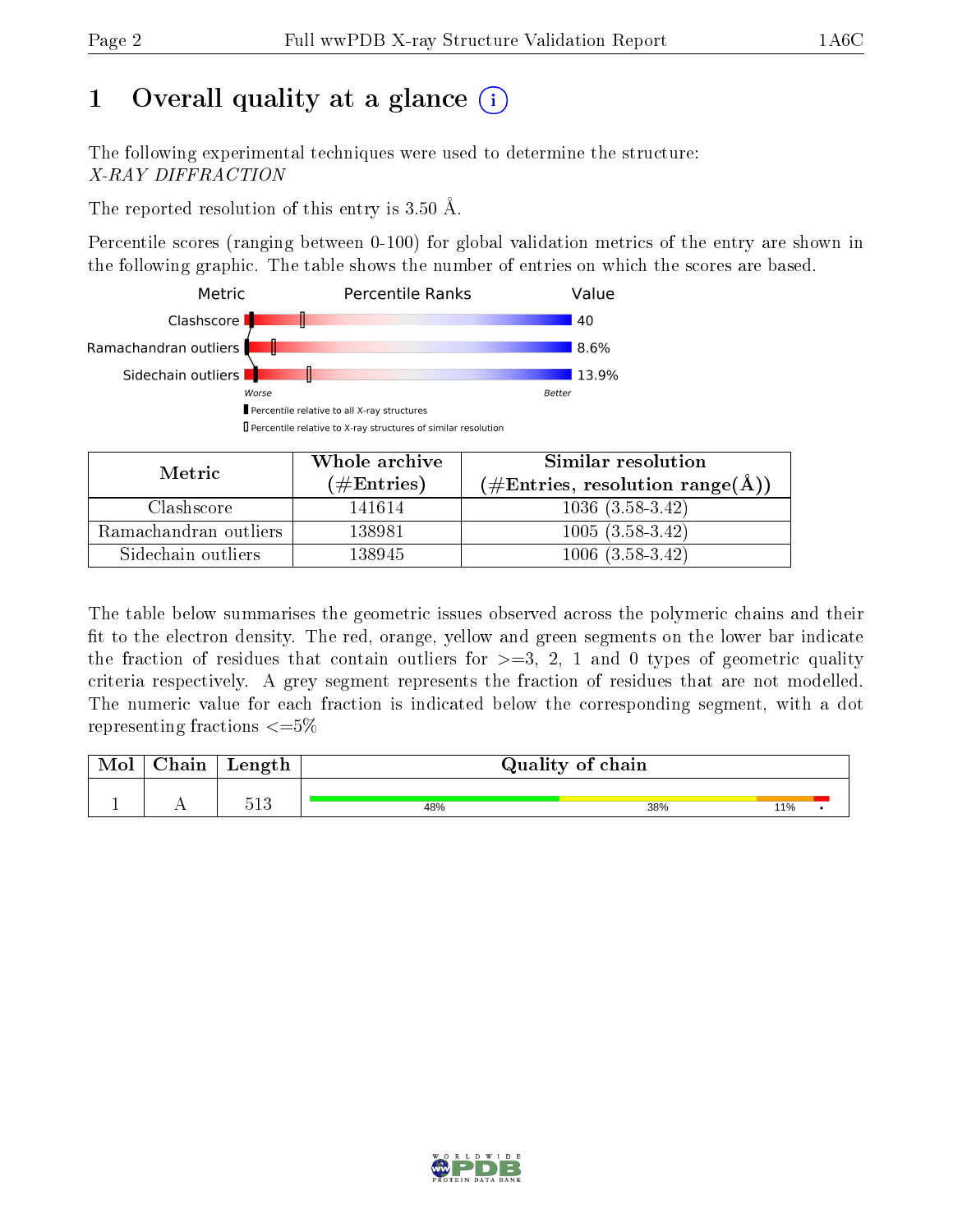# 2 Entry composition  $(i)$

There is only 1 type of molecule in this entry. The entry contains 4016 atoms, of which 0 are hydrogens and 0 are deuteriums.

In the tables below, the ZeroOcc column contains the number of atoms modelled with zero occupancy, the AltConf column contains the number of residues with at least one atom in alternate conformation and the Trace column contains the number of residues modelled with at most 2 atoms.

Molecule 1 is a protein called TOBACCO RINGSPOT VIRUS CAPSID PROTEIN.

| Mol | Chain | Residues | Atoms                    |      |     |     | ZeroOcc | $\mid$ AltConf $\mid$ Trace |  |  |
|-----|-------|----------|--------------------------|------|-----|-----|---------|-----------------------------|--|--|
|     |       | 513      | $\mathrm{Tota}.$<br>4016 | 2575 | 683 | 735 | 23      |                             |  |  |

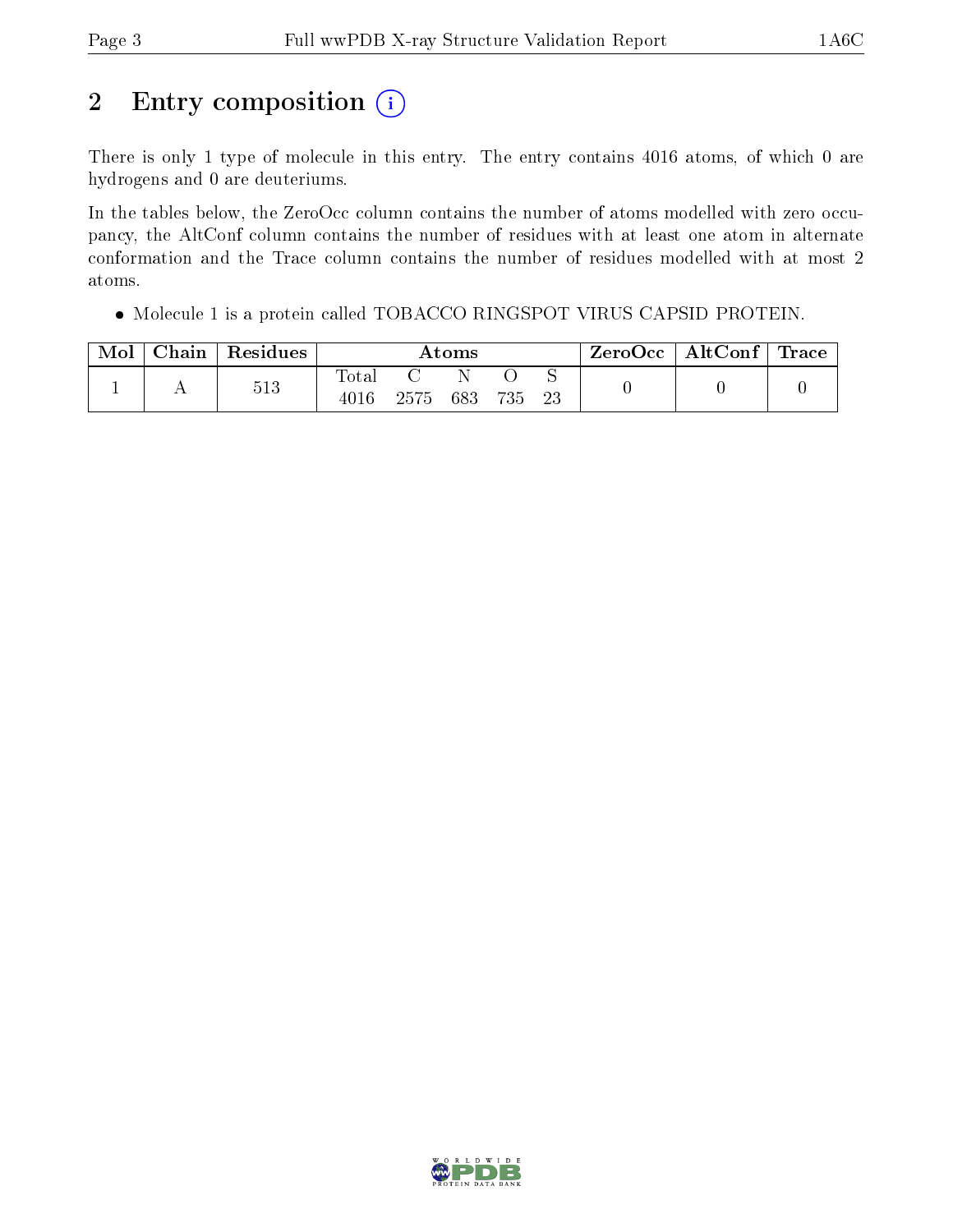## 3 Residue-property plots  $(i)$

These plots are drawn for all protein, RNA and DNA chains in the entry. The first graphic for a chain summarises the proportions of the various outlier classes displayed in the second graphic. The second graphic shows the sequence view annotated by issues in geometry. Residues are colorcoded according to the number of geometric quality criteria for which they contain at least one outlier: green  $= 0$ , yellow  $= 1$ , orange  $= 2$  and red  $= 3$  or more. Stretches of 2 or more consecutive residues without any outlier are shown as a green connector. Residues present in the sample, but not in the model, are shown in grey.



• Molecule 1: TOBACCO RINGSPOT VIRUS CAPSID PROTEIN

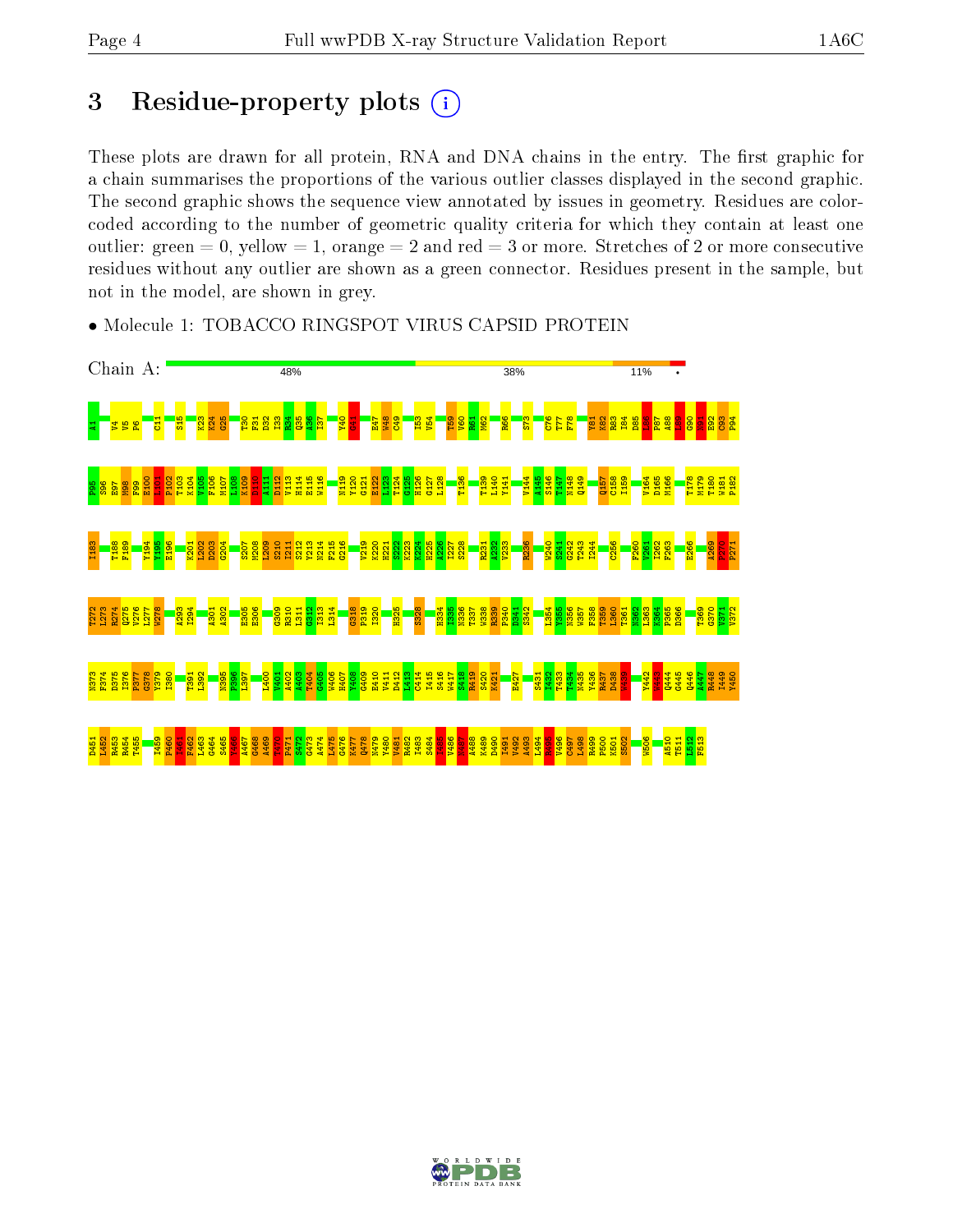## 4 Data and refinement statistics  $(i)$

| Property                                                                | Value                                             | Source                       |
|-------------------------------------------------------------------------|---------------------------------------------------|------------------------------|
| Space group                                                             | C121                                              | Depositor                    |
| Cell constants                                                          | $407.06\rm \AA$<br>399.68Å<br>285.97Å             | Depositor                    |
| a, b, c, $\alpha$ , $\beta$ , $\gamma$                                  | $90.00^{\circ}$ $129.10^{\circ}$<br>$90.00^\circ$ |                              |
|                                                                         | 8.00<br>$-3.50$                                   | Depositor                    |
| Resolution $(A)$                                                        | 49.50<br>$-2.99$                                  | <b>EDS</b>                   |
| % Data completeness                                                     | $27.5(8.00-3.50)$                                 | Depositor                    |
| (in resolution range)                                                   | $9.5(49.50-2.99)$                                 | <b>EDS</b>                   |
| $R_{merge}$                                                             | 0.08                                              | Depositor                    |
| $\mathrm{R}_{sym}$                                                      | 0.15                                              | Depositor                    |
| $\langle I/\sigma(I) \rangle^{-1}$                                      | 8.69 (at $3.01\text{\AA}$ )                       | $\overline{\text{X}}$ triage |
| Refinement program                                                      | $X$ -PLOR $3.1$                                   | Depositor                    |
|                                                                         | (Not available)<br>0.269<br>$\mathcal{L}$         | Depositor                    |
| $R, R_{free}$                                                           | (Not available)<br>0.261                          | DCC                          |
| $R_{free}$ test set                                                     | No test flags present.                            | wwPDB-VP                     |
| Wilson B-factor $(A^2)$                                                 | 35.2                                              | Xtriage                      |
| Anisotropy                                                              | 0.200                                             | Xtriage                      |
| Bulk solvent $k_{sol}(\mathrm{e}/\mathrm{A}^3),\,B_{sol}(\mathrm{A}^2)$ | $0.31$ , $-53.5$                                  | <b>EDS</b>                   |
| L-test for $\overline{\text{twinning}}^2$                               | $< L >$ = 0.40, $< L2$ > = 0.22                   | Xtriage                      |
| Estimated twinning fraction                                             | No twinning to report.                            | Xtriage                      |
| $\overline{F_o}, \overline{F_c}$ correlation                            | 0.18                                              | <b>EDS</b>                   |
| Total number of atoms                                                   | 4016                                              | wwPDB-VP                     |
| Average B, all atoms $(A^2)$                                            | 15.0                                              | wwPDB-VP                     |

Xtriage's analysis on translational NCS is as follows: The largest off-origin peak in the Patterson function is  $5.90\%$  of the height of the origin peak. No significant pseudotranslation is detected.

<sup>&</sup>lt;sup>2</sup>Theoretical values of  $\langle |L| \rangle$ ,  $\langle L^2 \rangle$  for acentric reflections are 0.5, 0.333 respectively for untwinned datasets, and 0.375, 0.2 for perfectly twinned datasets.



<span id="page-4-1"></span><span id="page-4-0"></span><sup>1</sup> Intensities estimated from amplitudes.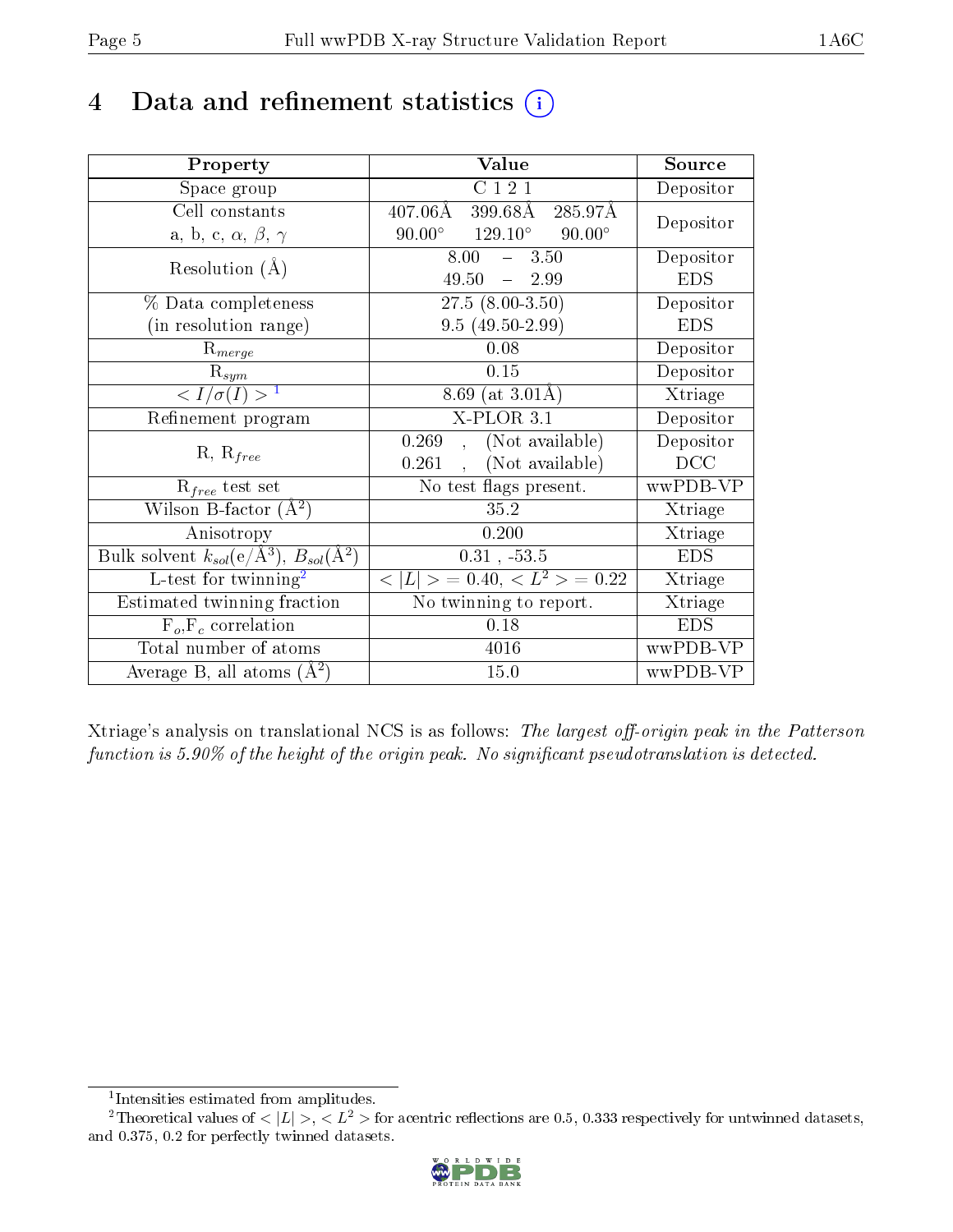# 5 Model quality  $(i)$

## 5.1 Standard geometry  $(i)$

The Z score for a bond length (or angle) is the number of standard deviations the observed value is removed from the expected value. A bond length (or angle) with  $|Z| > 5$  is considered an outlier worth inspection. RMSZ is the root-mean-square of all Z scores of the bond lengths (or angles).

| Mol | Chain |      | Bond lengths  | Bond angles |                  |  |
|-----|-------|------|---------------|-------------|------------------|--|
|     |       | RMSZ | $\#Z >5$ RMSZ |             | $\# Z  > 5$      |  |
|     |       | 0.54 | 0/4136        | 0.87        | $12/5635(0.2\%)$ |  |

Chiral center outliers are detected by calculating the chiral volume of a chiral center and verifying if the center is modelled as a planar moiety or with the opposite hand.A planarity outlier is detected by checking planarity of atoms in a peptide group, atoms in a mainchain group or atoms of a sidechain that are expected to be planar.

|  | $\lceil \text{ Mol} \rceil$ Chain $\mid \#\text{Chirality outliers} \mid \#\text{Planarity outliers} \mid$ |
|--|------------------------------------------------------------------------------------------------------------|
|  |                                                                                                            |

There are no bond length outliers.

All (12) bond angle outliers are listed below:

| Mol | Chain | Res | Type       | Atoms      | $Z_{\rm}$ | Observed $(°)$ | $Ideal(^o)$ |
|-----|-------|-----|------------|------------|-----------|----------------|-------------|
|     | А     | 451 | ASP        | $N$ -CA-C  | $-9.53$   | 85.27          | 111.00      |
| 1   | A     | 82  | LYS        | $N$ -CA-C  | 7.38      | 130.91         | 111.00      |
| 1   | A     | 485 | ILE        | $N$ -CA-C  | $-7.37$   | 91.11          | 111.00      |
| 1   | А     | 492 | VAL        | $N$ -CA-C  | $-6.85$   | 92.51          | 111.00      |
| 1   | A     | 461 | ILE        | $N$ -CA-C  | 6.77      | 129.28         | 111.00      |
|     | A     | 495 | $\rm{ARG}$ | $N$ -CA-C  | $-5.99$   | 94.84          | 111.00      |
| 1   | А     | 100 | GLU        | $N$ -CA-C  | $-5.81$   | 95.31          | 111.00      |
| 1   | А     | 360 | LEU        | $CA-CB-CG$ | 5.80      | 128.64         | 115.30      |
| 1   | А     | 270 | <b>PRO</b> | $N$ -CA-C  | $-5.79$   | 97.05          | 112.10      |
| 1   | A     | 101 | LEU        | $CA-CB-CG$ | 5.67      | 128.34         | 115.30      |
| 1   | А     | 210 | SER.       | $N$ -CA-C  | $-5.11$   | 97.20          | 111.00      |
| 1   | А     | 41  | GLY        | $N$ -CA-C  | 5.08      | 125.80         | 113.10      |

There are no chirality outliers.

All (2) planarity outliers are listed below:

| $\lceil\overline{\text{M}}\text{o}$ l   Chain   Res   Type |       | Group     |
|------------------------------------------------------------|-------|-----------|
|                                                            | TVR – | Sidechain |

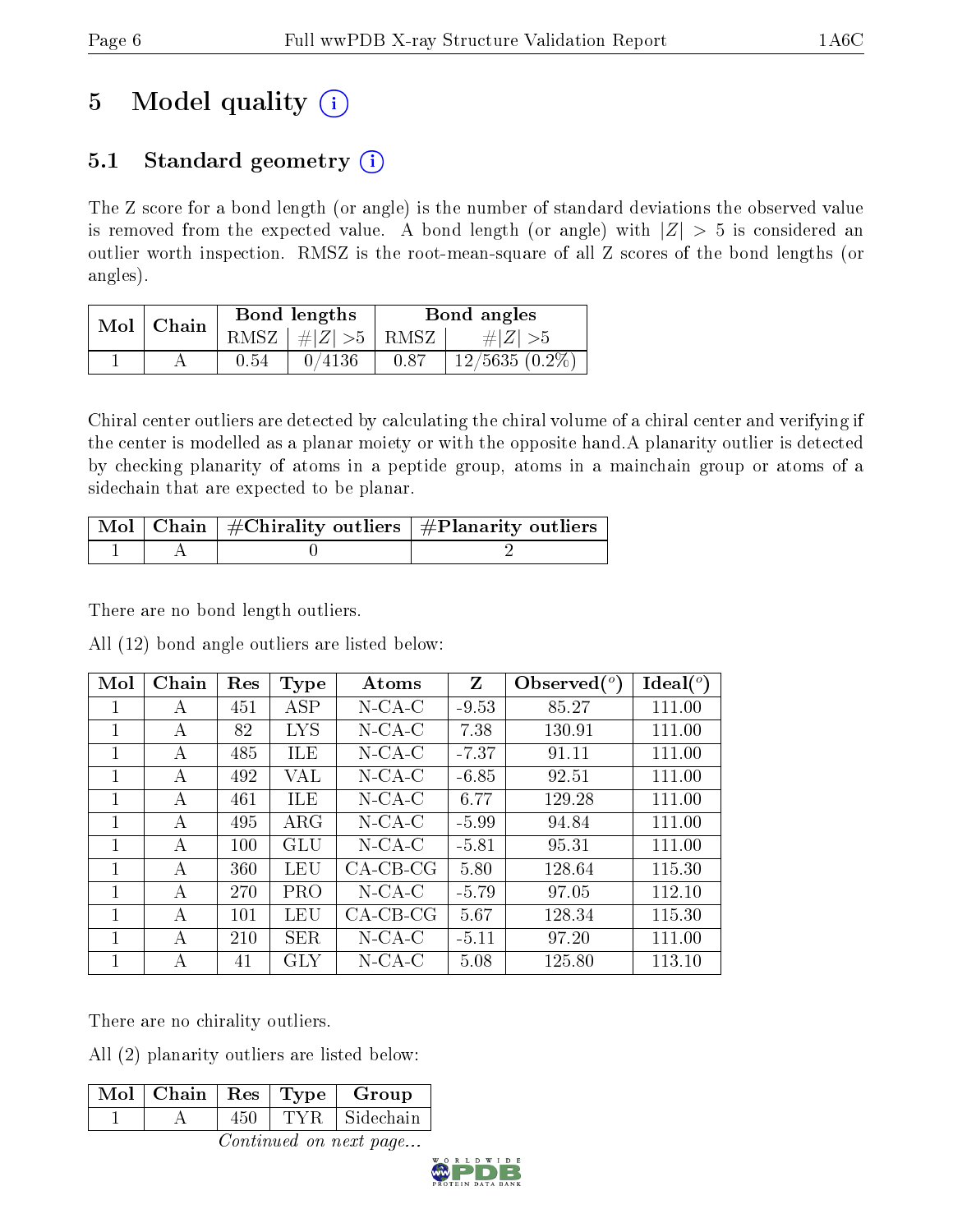Continued from previous page...

| Mol | Chain   Res   Type |      | Group     |
|-----|--------------------|------|-----------|
|     |                    | TYR. | Sidechain |

### 5.2 Too-close contacts (i)

In the following table, the Non-H and H(model) columns list the number of non-hydrogen atoms and hydrogen atoms in the chain respectively. The H(added) column lists the number of hydrogen atoms added and optimized by MolProbity. The Clashes column lists the number of clashes within the asymmetric unit, whereas Symm-Clashes lists symmetry related clashes.

| Mol |      |      | Chain   Non-H   H(model)   H(added)   Clashes   Symm-Clashes |
|-----|------|------|--------------------------------------------------------------|
|     | 4016 | 3909 |                                                              |
|     | 4016 | 3909 |                                                              |

The all-atom clashscore is defined as the number of clashes found per 1000 atoms (including hydrogen atoms). The all-atom clashscore for this structure is 40.

All (314) close contacts within the same asymmetric unit are listed below, sorted by their clash magnitude.

|                      |                      | Interatomic    | Clash         |
|----------------------|----------------------|----------------|---------------|
| Atom-1               | Atom-2               | distance $(A)$ | overlap $(A)$ |
| $1:$ A:208:MET:HB2   | 1: A:313: ILE: HB    | 1.25           | 1.09          |
| 1: A: 433: THR: HG22 | 1:A:445:GLY:HA3      | 1.39           | 1.04          |
| 1: A:209:LEU:HD11    | 1:A:310:ARG:HB2      | 1.37           | 1.04          |
| 1: A: 11: CYS: SG    | 1:A:37:ILE:HG12      | 2.04           | 0.97          |
| 1: A: 110: ASP: HB2  | 1:A:113:VAL:HB       | 1.45           | 0.95          |
| 1: A:213: TYR:HB3    | 1:A:301:ALA:HB1      | 1.50           | 0.92          |
| 1:A:482:ARG:NH2      | 1: A:494:LEU:HG      | 1.86           | 0.90          |
| 1:A:482:ARG:HH22     | 1: A:494:LEU:HG      | 1.39           | 0.85          |
| 1: A:76: CYS:O       | 1:A:102:PRO:HD2      | 1.76           | 0.85          |
| 1: A:372: VAL:HG23   | 1: A:486: VAL:HG21   | 1.59           | 0.84          |
| 1:A:485:ILE:HG12     | 1: A:489: LYS: HG3   | 1.60           | 0.82          |
| 1: A:427: GLU:HG3    | 1:A:485:ILE:HD11     | 1.60           | 0.81          |
| 1: A:48:TRP:CH2      | 1: A: 128: LEU: HG   | 2.15           | 0.81          |
| 1:A:485:ILE:H        | 1:A:485:ILE:HD13     | 1.44           | 0.81          |
| 1:A:11:CYS:HB2       | 1:A:164:VAL:HG23     | 1.60           | 0.80          |
| 1: A: 365: PRO: HA   | 1: A:372: VAL:HG22   | 1.65           | 0.78          |
| 1:A:48:TRP:HH2       | 1: A:128:LEU:HG      | 1.49           | 0.78          |
| 1: A:98: MET:SD      | 1:A:231:ARG:NH1      | 2.58           | 0.76          |
| 1: A: 110: ASP: HB2  | 1: A:113: VAL:CB     | 2.16           | 0.76          |
| 1: A:478: GLN:H      | 1: A:478: GLN: NE2   | 1.84           | 0.76          |
| 1:A:15:SER:HB3       | 1: A: 159: ILE: HG12 | 1.67           | 0.75          |

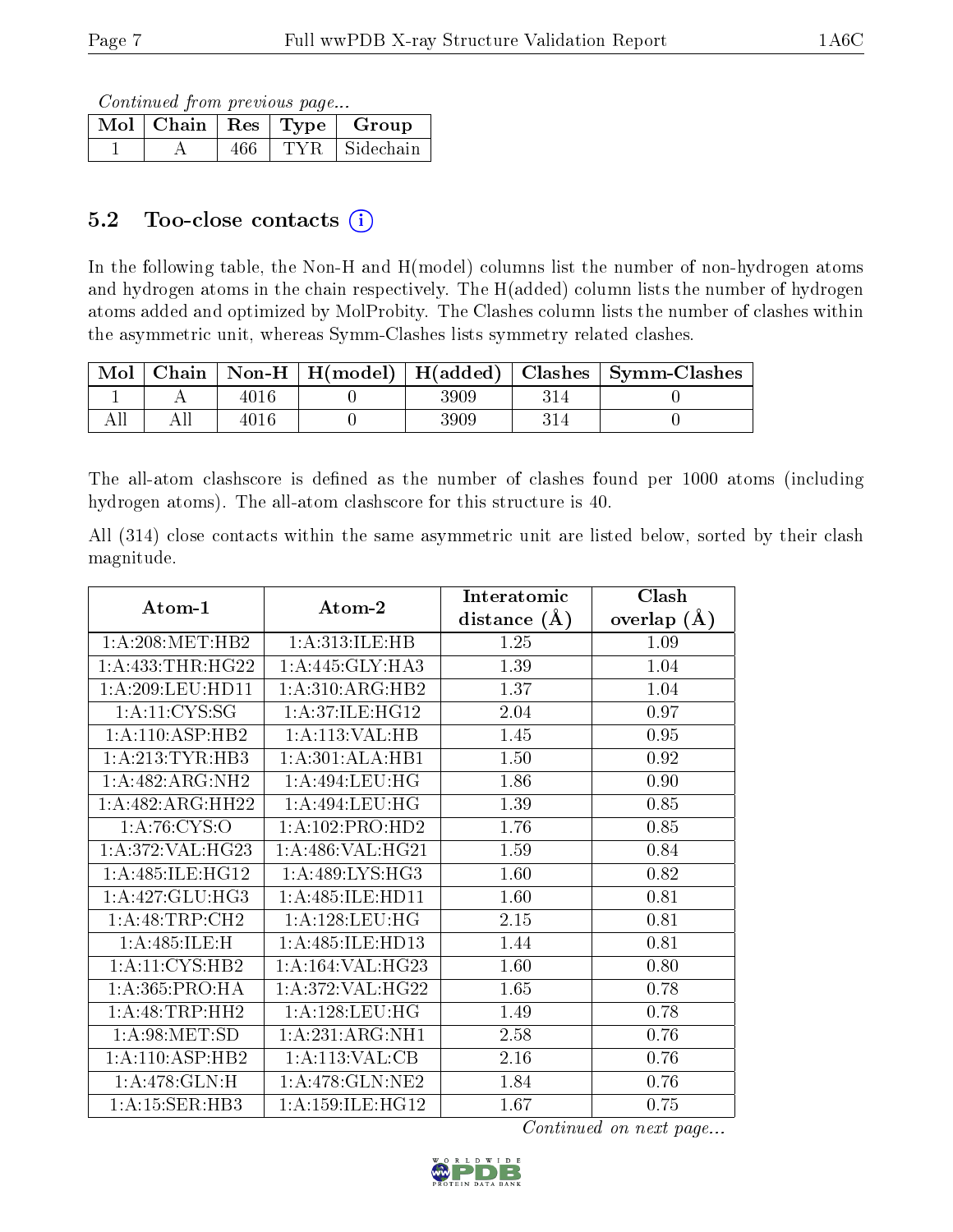| сонинией јтот ртеvиоиз раде         |                                     | Interatomic       | Clash         |  |
|-------------------------------------|-------------------------------------|-------------------|---------------|--|
| Atom-1                              | Atom-2                              | distance $(\AA)$  | overlap $(A)$ |  |
| 1:A:406:TRP:HB2                     | 1: A:506:TRP:HB2                    | 1.68              | 0.75          |  |
| 1:A:110:ASP:CB                      | 1:A:113:VAL:HB                      | $\overline{2.16}$ | 0.75          |  |
| 1:A:188:THR:HG22                    | 1: A:339: ARG:HG3                   | 1.68              | 0.75          |  |
| 1:A:88:ALA:HA                       | 1:A:223:LYS:HE2                     | 1.69              | 0.74          |  |
| 1: A:213:TYR:HB3                    | 1:A:301:ALA:CB                      | 2.17              | 0.74          |  |
| 1: A:379: TYR: HD2                  | 1:A:469:ALA:HB2                     | 1.53              | 0.73          |  |
| 1:A:461:ILE:HG21                    | 1:A:469:ALA:CB                      | 2.17              | 0.73          |  |
| 1: A:77:THR:HG21                    | 1:A:83:ARG:NH1                      | 2.04              | 0.73          |  |
| 1: A: 454: ARG: HD2                 | 1:A:455:THR:H                       | 1.53              | 0.73          |  |
| 1:A:93:CYS:HB3                      | 1: A:94: PRO:HD3                    | 1.70              | 0.72          |  |
| 1: A:24:LYS:O                       | 1:A:144:VAL:HB                      | 1.89              | 0.71          |  |
| 1:A:93:CYS:HB3                      | 1:A:94:PRO:CD                       | 2.21              | 0.69          |  |
| 1:A:449:ILE:N                       | 1: A:449: ILE:HD13                  | 2.08              | 0.69          |  |
| 1: A: 109: LYS:O                    | 1:A:110:ASP:HB3                     | 1.92              | 0.69          |  |
| 1: A:461: ILE: HG21                 | 1:A:469:ALA:HB1                     | 1.75              | 0.69          |  |
| 1:A:66:ARG:CZ                       | 1: A: 109: LYS: HA                  | 2.23              | 0.68          |  |
| 1:A:164:VAL:HG12                    | 1:A:165:ASP:H                       | 1.57              | 0.68          |  |
| 1:A:419:ARG:HH21                    | 1: A:484: SER:HB2                   | 1.57              | 0.68          |  |
| 1:A:442:TYR:O                       | 1:A:443:TRP:HB3                     | 1.94              | 0.68          |  |
| 1: A: 365: PRO:CA                   | 1:A:372:VAL:HG22                    | 2.24              | 0.67          |  |
| 1: A:83: ARG:HD2                    | 1: A:99: PHE: HE2                   | $\overline{1}.59$ | 0.67          |  |
| 1:A:482:ARG:HH12                    | 1:A:494:LEU:H                       | 1.43              | 0.66          |  |
| 1:A:89:LEU:HD22                     | 1: A:90: GLY:N                      | 2.11              | 0.65          |  |
| 1: A: 435: ASN: HB3                 | 1:A:477:LYS:HE3                     | 1.77              | 0.65          |  |
| 1:A:419:ARG:NH2                     | 1: A:484: SER: HB2                  | 2.12              | 0.65          |  |
| 1:A:409:GLY:O                       | 1: A:460: PRO:HD2                   | 1.96              | 0.65          |  |
| 1:A:378:GLY:O                       | 1: A:460:PRO:HA                     | 1.97              | 0.64          |  |
| 1:A:439:TRP:CE3                     | 1:A:439:TRP:HA                      | 2.32              | 0.64          |  |
| 1: A:410: GLU:O                     | 1: A:501:LYS:HB2                    | 1.97              | 0.64          |  |
| 1: A:379: TYR: CD2                  | 1:A:469:ALA:HB2                     | 2.33              | 0.64          |  |
| $1: A:62:\overline{\mathrm{MET:O}}$ | $1:A:114:\overline{\text{HIS:HB2}}$ | 1.97              | 0.63          |  |
| 1: A:220: LYS: HG3                  | 1: A: 225: HIS: CD2                 | 2.33              | 0.63          |  |
| 1: A:485: ILE: HG13                 | 1: A:489: LYS: H <sub>Z2</sub>      | 1.64              | 0.62          |  |
| 1:A:276:VAL:HG21                    | 1:A:314:LEU:HD22                    | 1.80              | 0.62          |  |
| 1: A:436: TYR:OH                    | 1:A:473:GLY:HA2                     | 2.00              | 0.62          |  |
| 1:A:475:LEU:HG                      | 1: A:476: GLY:N                     | 2.15              | 0.62          |  |
| 1: A: 466: TYR: O                   | 1: A:466:TYR:HD1                    | 1.83              | 0.61          |  |
| $1:A:\overline{81:TYR:CE2}$         | 1: A: 136: THR: HG22                | 2.35              | 0.61          |  |
| 1:A:482:ARG:CZ                      | 1:A:493:ALA:HB1                     | 2.31              | 0.61          |  |
| $1:$ A:411:VAL:HG12                 | 1: A:500:PRO:HA                     | 1.82              | 0.61          |  |
| 1:A:482:ARG:HB2                     | $1: A:486: V\overline{AL:HG22}$     | 1.81              | 0.61          |  |

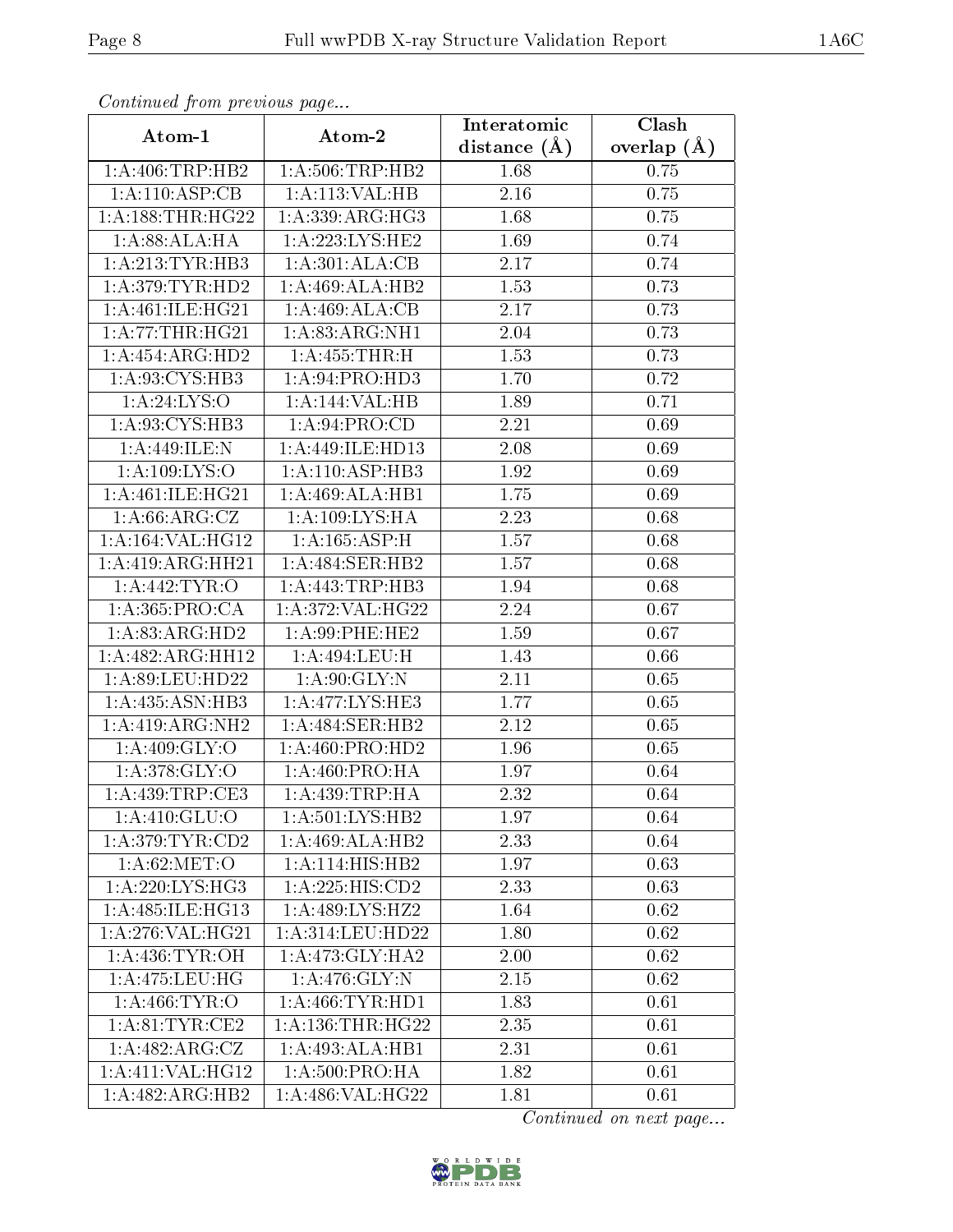| Continuaca from previous page |                             | Interatomic    | Clash         |  |
|-------------------------------|-----------------------------|----------------|---------------|--|
| Atom-1                        | Atom-2                      | distance $(A)$ | overlap $(A)$ |  |
| 1:A:269:ALA:O                 | 1:A:271:PRO:HD3             | 2.01           | 0.61          |  |
| 1: A:86: LEU:HD13             | 1: A:86: LEU:H              | 1.66           | 0.61          |  |
| 1:A:202:LEU:O                 | 1:A:203:ASP:HB2             | 2.00           | 0.60          |  |
| 1: A: 363: LEU: HD13          | 1: A:374: PHE:CE1           | 2.36           | 0.60          |  |
| 1: A:73: SER:OG               | 1:A:146:SER:HB2             | 2.00           | 0.60          |  |
| 1:A:92:GLU:O                  | 1:A:93:CYS:HB2              | 2.02           | 0.60          |  |
| 1:A:412:ASP:HB2               | 1:A:499:ARG:CG              | 2.32           | 0.60          |  |
| 1: A:416: SER:O               | 1:A:494:LEU:HA              | 2.00           | 0.60          |  |
| 1:A:86:LEU:HD13               | 1:A:86:LEU:N                | 2.16           | 0.60          |  |
| 1:A:446:GLN:HE22              | 1:A:454:ARG:HH21            | 1.49           | 0.60          |  |
| 1:A:89:LEU:HD22               | 1: A:90: GLY:H              | 1.67           | 0.60          |  |
| 1: A: 358: PHE: HB3           | 1: A:392: LEU: HD23         | 1.84           | 0.60          |  |
| 1: A:263:PHE:CZ               | 1:A:270:PRO:HG3             | 2.37           | 0.60          |  |
| 1: A:209:LEU:HD13             | 1:A:311:LEU:O               | 2.01           | 0.60          |  |
| 1:A:448:ARG:CZ                | 1:A:454:ARG:HG2             | 2.32           | 0.59          |  |
| 1:A:47:GLU:OE1                | 1: A: 166: MET:HG3          | 2.02           | 0.59          |  |
| 1:A:437:ARG:HD3               | 1:A:442:TYR:CE2             | 2.38           | 0.59          |  |
| 1: A:201:LYS:HB2              | 1:A:328:SER:HB3             | 1.84           | 0.59          |  |
| $1:A:412: \overline{ASP:HB2}$ | $1:A:499:A\overline{RG:CD}$ | 2.32           | 0.59          |  |
| 1:A:164:VAL:HG12              | 1:A:165:ASP:N               | 2.17           | 0.59          |  |
| 1:A:397:LEU:HD23              | 1:A:498:LEU:HD13            | 1.83           | 0.59          |  |
| 1: A:210: SER:O               | 1:A:212:SER:N               | 2.36           | 0.59          |  |
| 1: A:212: SER:HB3             | 1: A:213:TYR:CE2            | 2.38           | 0.59          |  |
| 1: A:91: ASN: N               | 1:A:91:ASN:HD22             | 2.00           | 0.58          |  |
| 1: A:30:THR:HG22              | 1:A:141:TYR:HDI             | 1.67           | 0.58          |  |
| 1:A:449:ILE:H                 | 1:A:449:ILE:HD13            | 1.67           | 0.58          |  |
| 1: A:485: ILE: O              | 1: A:489: LYS: HG3          | 2.03           | 0.58          |  |
| 1:A:77:THR:HG22               | 1: A:141:TYR:HB2            | 1.85           | 0.58          |  |
| 1: A:85:ASP:O                 | 1: A:89: LEU: N             | 2.37           | 0.58          |  |
| 1: A:263:PHE:CE2              | 1:A:270:PRO:HG3             | 2.38           | 0.58          |  |
| 1: A:478: GLN:N               | 1:A:478:GLN:NE2             | 2.51           | 0.58          |  |
| 1: A:120: TYR: HE1            | 1:A:127:GLY:O               | 1.87           | 0.57          |  |
| 1: A:120: TYR: CE1            | 1:A:128:LEU:HB2             | 2.38           | 0.57          |  |
| 1:A:209:LEU:HD11              | 1: A:310: ARG: CB           | 2.23           | 0.57          |  |
| 1:A:482:ARG:NH1               | 1:A:494:LEU:H               | 2.02           | 0.57          |  |
| 1:A:397:LEU:HD22              | 1: A:500: PRO:HG3           | 1.86           | 0.56          |  |
| 1: A:256: CYS:HB2             | 1:A:325:HIS:CE1             | 2.40           | 0.56          |  |
| 1: A: 183: ILE: HG13          | 1: A: 183: ILE: O           | 2.04           | 0.56          |  |
| 1: A:380: ILE:H               | 1:A:407:HIS:HE1             | 1.53           | 0.56          |  |
| 1: A:415: ILE: HG13           | 1: A:480: TYR:OH            | 2.06           | 0.56          |  |
| 1:A:420:SER:N                 | 1:A:489:LYS:O               | 2.39           | 0.55          |  |

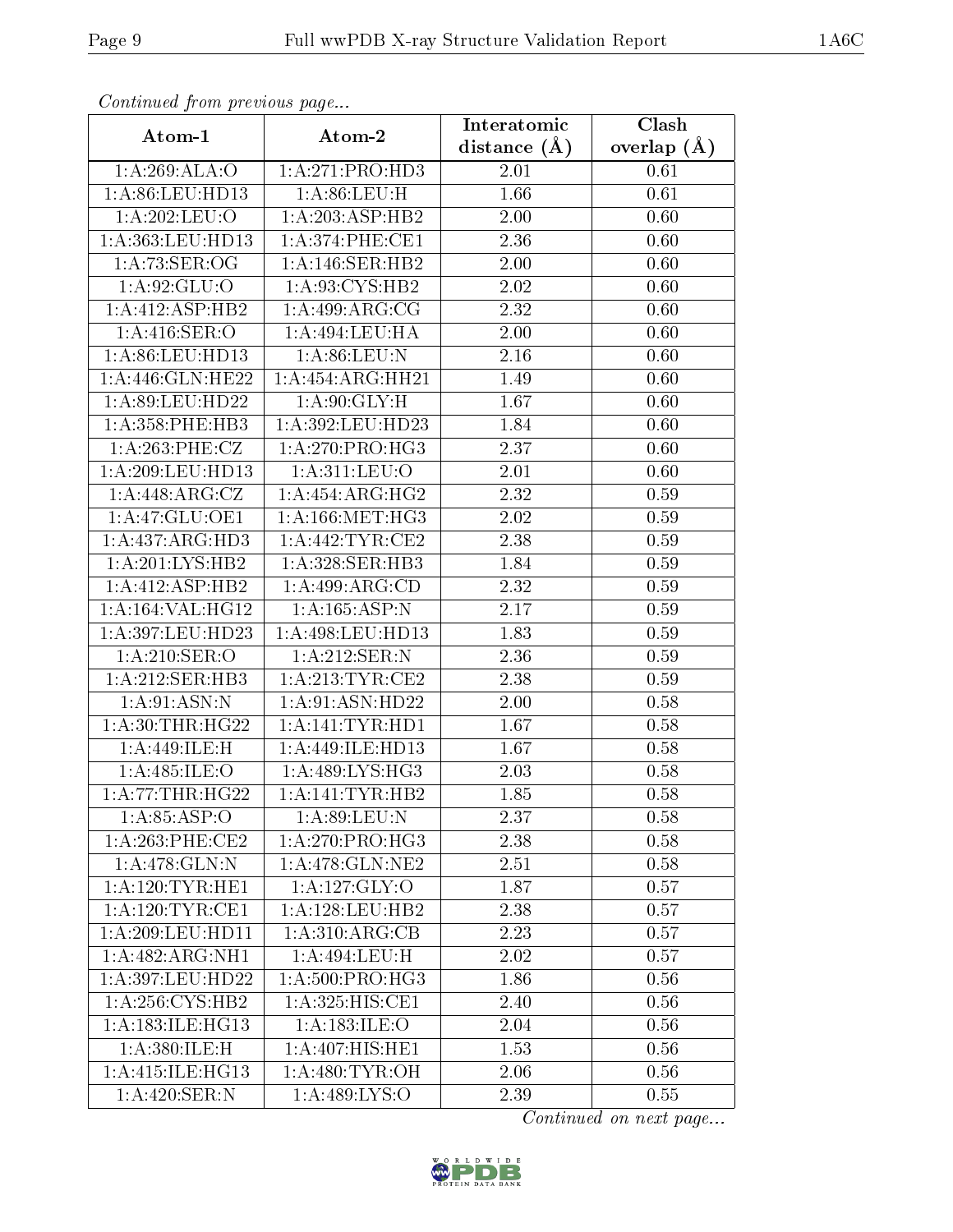| Communa from previous page   |                                     | Interatomic      | Clash           |  |
|------------------------------|-------------------------------------|------------------|-----------------|--|
| Atom-1                       | Atom-2                              | distance $(\AA)$ | overlap $(\AA)$ |  |
| 1: A: 466: TYR: CD1          | 1: A:466: TYR:O                     | 2.59             | 0.55            |  |
| $1: A:462:$ PHE:HD2          | 1:A:471:PRO:HG3                     | 1.71             | 0.55            |  |
| 1:A:487:ASN:HD22             | 1:A:488:ALA:N                       | $2.05\,$         | 0.55            |  |
| 1:A:243:THR:HG22             | 1:A:293:ALA:HA                      | 1.89             | 0.55            |  |
| 1:A:482:ARG:NH1              | 1: A:494:LEU:HD23                   | 2.21             | 0.55            |  |
| 1: A:501:LYS:O               | 1:A:502:SER:HB2                     | 2.07             | 0.55            |  |
| 1: A:469: ALA:O              | 1:A:471:PRO:N                       | 2.40             | 0.55            |  |
| 1:A:124:THR:HB               | 1: A:126: HIS: CE1                  | 2.42             | 0.55            |  |
| 1:A:363:LEU:HD12             | 1:A:486:VAL:HG11                    | 1.89             | 0.55            |  |
| 1:A:5:VAL:HG13               | 1:A:6:PRO:HD2                       | 1.89             | 0.55            |  |
| 1:A:213:TYR:CE1              | 1:A:294:ILE:HD12                    | 2.41             | 0.55            |  |
| 1:A:448:ARG:NH2              | 1:A:454:ARG:HG2                     | 2.22             | 0.55            |  |
| 1: A:468: GLY:O              | 1:A:470:THR:N                       | 2.40             | 0.55            |  |
| 1:A:400:LEU:O                | 1: A:404:THR:HB                     | 2.07             | $0.54\,$        |  |
| 1:A:412:ASP:HB2              | 1:A:499:ARG:HG2                     | 1.89             | $0.54\,$        |  |
| 1: A:60: VAL: HG22           | 1: A:116:TRP:HB3                    | 1.90             | 0.54            |  |
| 1:A:32:ASP:HA                | 1: A: 139: THR: HG22                | 1.89             | 0.53            |  |
| 1: A:213:TYR:HA              | $1: A:240:TRP: \overline{CZ2}$      | 2.44             | 0.53            |  |
| $1:\overline{A:220:LYS:HG3}$ | 1:A:225:HIS:NE2                     | 2.23             | 0.53            |  |
| 1: A:66: ARG:NH1             | 1: A: 109: LYS: HA                  | 2.22             | 0.53            |  |
| 1:A:83:ARG:NH2               | 1: A:96: SER:OG                     | 2.42             | 0.53            |  |
| 1: A: 33: ILE: HD11          | 1: A:140:LEU:HD13                   | 1.90             | 0.53            |  |
| 1: A:459: ILE:O              | 1:A:475:LEU:HD21                    | 2.09             | 0.53            |  |
| 1:A:495:ARG:HG3              | 1: A:495: ARG: HH11                 | 1.72             | 0.53            |  |
| 1: A:33: ILE: O              | 1:A:37:ILE:HG13                     | 2.09             | 0.53            |  |
| 1:A:476:GLY:O                | 1: A:477: LYS:C                     | 2.47             | 0.53            |  |
| 1: A:487: ASN:ND2            | 1: A:488:ALA:N                      | 2.57             | 0.53            |  |
| 1: A:4: VAL:HG23             | 1: A:4: VAL:O                       | 2.09             | 0.53            |  |
| 1:A:104:LYS:HB3              | 1: A:114: HIS: CD2                  | 2.44             | 0.53            |  |
| 1: A:419: ARG: HA            | 1:A:489:LYS:O                       | 2.09             | 0.53            |  |
| 1: A:83: ARG:HB2             | $1: A:99:$ PHE:CE2                  | 2.45             | 0.52            |  |
| 1:A:236:ARG:HD3              | 1:A:236:ARG:O                       | 2.10             | 0.52            |  |
| 1: A:376: ILE: O             | $1:A:478:GLN:\overline{\text{NE2}}$ | 2.41             | 0.52            |  |
| 1: A:487: ASN:ND2            | 1: A:489: LYS: HG2                  | 2.24             | 0.52            |  |
| 1: A:98: MET:SD              | 1:A:221:HIS:HE1                     | 2.33             | 0.52            |  |
| 1:A:376:ILE:O                | 1: A:477: LYS: HA                   | 2.11             | 0.51            |  |
| 1:A:421:LYS:HD2              | 1:A:489:LYS:HE2                     | 1.93             | 0.51            |  |
| 1:A:86:LEU:HB2               | 1:A:87:PRO:HD3                      | 1.93             | 0.51            |  |
| 1: A:194:TYR:CE1             | 1:A:334:HIS:HB2                     | 2.45             | 0.51            |  |
| 1:A:491:ILE:HG22             | 1:A:492:VAL:HG23                    | 1.92             | 0.51            |  |
| 1:A:112:ASP:C                | 1: A:114: HIS:N                     | 2.65             | 0.50            |  |

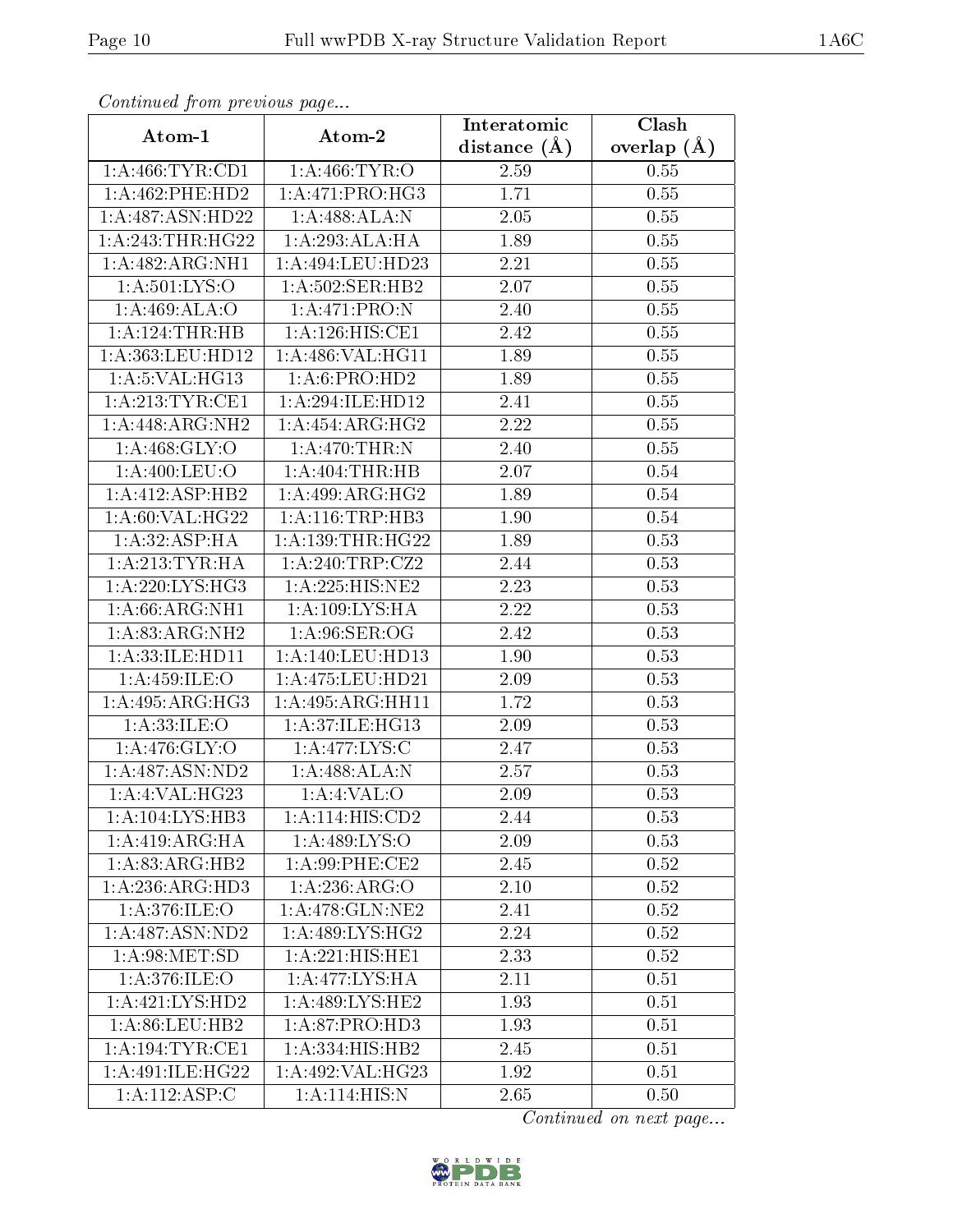| Continuea from previous page | Interatomic                  | Clash             |               |
|------------------------------|------------------------------|-------------------|---------------|
| Atom-1                       | Atom-2                       | distance $(A)$    | overlap $(A)$ |
| 1:A:242:GLY:O                | 1:A:294:ILE:HG12             | 2.10              | 0.50          |
| 1:A:209:LEU:CD1              | 1: A:310:ARG:HB2             | $\overline{2.26}$ | 0.50          |
| 1:A:376:ILE:HB               | 1:A:478:GLN:NE2              | 2.27              | 0.50          |
| 1: A:379:TYR:CD1             | 1:A:467:ALA:HA               | 2.46              | 0.50          |
| 1: A:86: LEU: HA             | 1:A:89:LEU:HD23              | 1.93              | 0.50          |
| 1:A:402:ALA:HA               | 1: A:466:TYR:CE2             | 2.47              | 0.50          |
| 1:A:201:LYS:CD               | 1:A:202:LEU:H                | 2.25              | 0.49          |
| 1:A:201:LYS:HD2              | 1:A:202:LEU:H                | 1.77              | 0.49          |
| 1:A:397:LEU:HD23             | 1: A:498:LEU:CD1             | 2.42              | 0.49          |
| 1: A:81:TYR:CD2              | 1: A: 136: THR: HG22         | 2.47              | 0.49          |
| 1: A:179:MET:HE3             | 1:A:183:ILE:HA               | 1.94              | 0.49          |
| 1: A: 336: ASN: OD1          | 1:A:337:THR:HG23             | 2.12              | 0.49          |
| 1:A:485:ILE:O                | 1: A:489: LYS: CG            | 2.61              | 0.49          |
| 1: A:84: ILE:HG23            | 1: A:87: PRO:HG2             | 1.94              | 0.49          |
| 1: A: 181: TRP: CD1          | 1: A:500:PRO:HB2             | 2.47              | 0.49          |
| 1: A:466:TYR:CD1             | 1: A:466: TYR: C             | 2.86              | 0.49          |
| 1:A:499:ARG:O                | 1:A:499:ARG:HG3              | 2.13              | 0.49          |
| 1: A:76: CYS:O               | 1: A: 101: LEU: HA           | 2.13              | 0.48          |
| 1:A:449:ILE:H                | $1:A:\overline{449:ILE:CD1}$ | 2.24              | 0.48          |
| 1: A:480: TYR: CG            | 1:A:494:LEU:HD21             | 2.48              | 0.48          |
| 1: A: 157: GLN: HG3          | 1: A: 158: CYS:N             | 2.28              | 0.48          |
| 1:A:376:ILE:CD1              | 1: A:480: TYR: HE2           | 2.26              | 0.48          |
| 1:A:449:ILE:CD1              | 1:A:449:ILE:N                | 2.74              | 0.48          |
| 1:A:83:ARG:HH12              | 1:A:96:SER:HB3               | 1.78              | 0.48          |
| 1:A:48:TRP:CZ2               | 1: A: 128: LEU: HG           | 2.48              | 0.48          |
| 1:A:31:PHE:HB3               | 1: A:140: LEU: HB2           | 1.96              | 0.48          |
| 1:A:415:ILE:HG23             | 1:A:494:LEU:HB2              | 1.96              | 0.48          |
| 1: A:59:THR:HA               | 1:A:116:TRP:O                | 2.14              | 0.48          |
| 1:A:183:ILE:HD13             | 1:A:233:VAL:O                | 2.13              | 0.48          |
| 1:A:272:THR:HG22             | 1:A:274:ARG:HB3              | 1.95              | 0.48          |
| 1: A:90: GLY:O               | 1:A:91:ASN:O                 | 2.32              | 0.48          |
| 1: A:272:THR:CG2             | 1:A:274:ARG:HB3              | 2.43              | 0.48          |
| 1: A:435: ASN:CB             | 1:A:477:LYS:HE3              | 2.43              | 0.48          |
| 1:A:461:ILE:HD11             | 1: A: 465: SER: N            | 2.29              | 0.48          |
| 1:A:77:THR:HB                | $1: A: 101:$ LEU:HD22        | 1.96              | 0.47          |
| 1: A:485: ILE: HG13          | 1: A:489:LYS:NZ              | 2.27              | 0.47          |
| 1: A:84: ILE: HG12           | 1: A:87: PRO:HD3             | 1.95              | 0.47          |
| 1: A: 93: CYS:O              | 1:A:97:GLU:HG2               | 2.14              | 0.47          |
| 1: A: 113: VAL: O            | 1: A: 115: GLU: N            | 2.47              | 0.47          |
| 1: A:461: ILE:HG22           | 1:A:474:ALA:HA               | 1.96              | 0.47          |
| 1:A:92:GLU:HB2               | 1: A:96: SER:OG              | 2.13              | 0.47          |

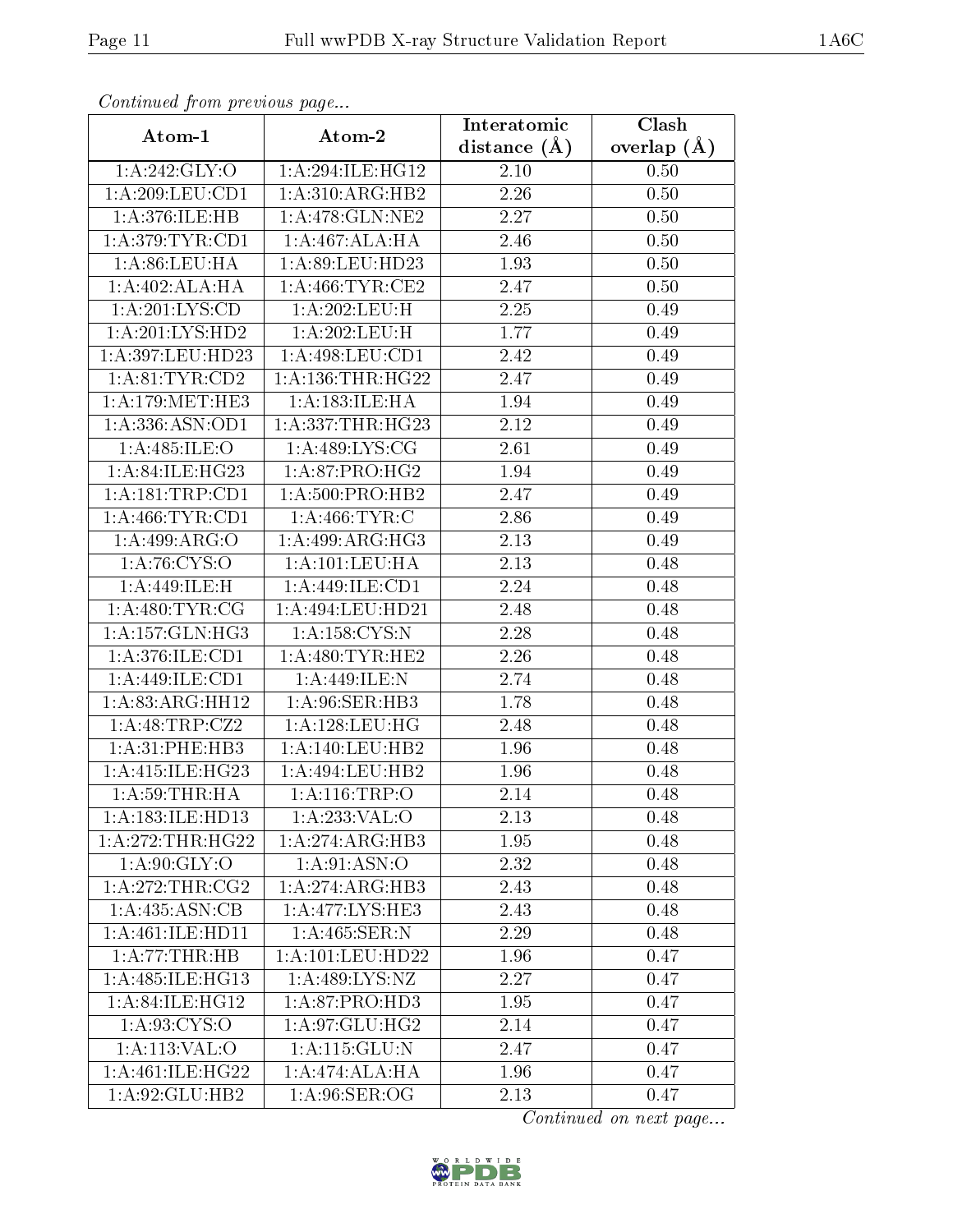| Commaca jibin previous page             |                                     | Interatomic       | $\overline{\text{Clash}}$ |  |
|-----------------------------------------|-------------------------------------|-------------------|---------------------------|--|
| Atom-1                                  | Atom-2                              | distance $(A)$    | overlap $(A)$             |  |
| 1:A:272:THR:HB                          | 1:A:275:GLN:HG3                     | 1.96              | 0.47                      |  |
| 1: A:471: PRO:HG2                       | 1: A:473: GLY: CA                   | 2.44              | 0.47                      |  |
| 1: A:84: ILE: CG2                       | 1: A:87: PRO:HG2                    | 2.45              | 0.47                      |  |
| 1:A:376:ILE:HD12                        | 1: A:480: TYR: HE2                  | 1.80              | 0.47                      |  |
| 1: A:462:PHE:CE1                        | 1: A: 463: LEU: CD1                 | 2.97              | 0.47                      |  |
| 1: A:442: TYR:O                         | 1:A:443:TRP:CB                      | 2.63              | 0.47                      |  |
| 1: A:466:TYR:C                          | 1: A:466:TYR:HD1                    | 2.18              | 0.47                      |  |
| 1: A:83: ARG:NH1                        | 1: A:96: SER:HB3                    | 2.29              | 0.47                      |  |
| 1:A:274:ARG:NH1                         | 1: A:278:TRP:NE1                    | 2.63              | 0.46                      |  |
| 1:A:40:TYR:CG                           | 1:A:41:GLY:N                        | 2.83              | 0.46                      |  |
| 1: A:213: TYR: HD1                      | 1: A:240:TRP: CZ2                   | 2.34              | 0.46                      |  |
| 1:A:83:ARG:CZ                           | $1: A:96: \overline{SER:OG}$        | 2.63              | 0.46                      |  |
| 1: A:88: ALA:CA                         | 1: A:223: LYS: HE2                  | 2.44              | 0.46                      |  |
| 1: A:495: ARG:HG3                       | 1: A:495: ARG:NH1                   | 2.30              | 0.46                      |  |
| 1:A:363:LEU:HD12                        | 1: A:486: VAL:CG1                   | 2.46              | 0.46                      |  |
| $1: A:484:$ SER:O                       | 1:A:486:VAL:N                       | 2.48              | 0.46                      |  |
| 1: A: 439: TRP: HH2                     | 1:A:443:TRP:HZ3                     | 1.64              | 0.46                      |  |
| 1:A:373:ASN:OD1                         | 1: A:481: VAL:HA                    | 2.14              | 0.46                      |  |
| 1: A:270: PRO:O                         | 1:A:272:THR:N                       | 2.49              | 0.46                      |  |
| 1:A:417:TRP:CZ2                         | 1: A: 452: LEU: HA                  | 2.50              | 0.46                      |  |
| 1: A:78:PHE:HB3                         | 1: A: 100: GLU: HG3                 | 1.98              | 0.46                      |  |
| 1: A: 189: PHE: HB3                     | 1: A: 338: TRP: NE1                 | 2.31              | 0.46                      |  |
| 1:A:359:THR:HG23                        | 1: A:391:THR:HB                     | 1.97              | 0.46                      |  |
| 1: A:485: ILE: O                        | 1: A:485: ILE: HG12                 | 2.15              | 0.45                      |  |
| 1:A:48:TRP:HA                           | $1:$ A:48:TRP:CE3                   | 2.52              | 0.45                      |  |
| 1: A: 189: PHE: HB3                     | 1: A: 338: TRP: CD1                 | $\overline{2}.50$ | 0.45                      |  |
| 1:A:357:TRP:HB2                         | 1: A:498:LEU:HG                     | 1.98              | 0.45                      |  |
| 1:A:419:ARG:HH21                        | 1: A:484: SER: CB                   | 2.25              | 0.45                      |  |
| 1:A:482:ARG:HH12                        | 1:A:494:LEU:N                       | 2.12              | 0.45                      |  |
| 1:A:219:VAL:HG12                        | 1:A:220:LYS:N                       | 2.30              | 0.45                      |  |
| 1: A:273:LEU:HD22                       | 1: A:277:LEU:HG                     | 1.98              | 0.45                      |  |
| 1:A:482:ARG:HH22                        | 1:A:494:LEU:H                       | 1.64              | 0.45                      |  |
| 1:A:201:L <sub>Y</sub> S:H <sub>A</sub> | 1:A:201:LYS:HD2                     | 1.85              | 0.45                      |  |
| 1: A:211: ILE: HG12                     | 1:A:306:GLU:HG3                     | 1.99              | 0.45                      |  |
| 1:A:412:ASP:HB2                         | 1:A:499:ARG:HD3                     | 1.99              | 0.45                      |  |
| 1:A:485:ILE:CG1                         | 1:A:489:LYS:HZ2                     | 2.30              | 0.45                      |  |
| 1: A:30:THR:HG22                        | $1:$ A:141:TYR:CD1                  | 2.50              | 0.44                      |  |
| 1: A:439:TRP:CH2                        | 1:A:443:TRP:HZ3                     | 2.35              | 0.44                      |  |
| 1:A:397:LEU:HD22                        | 1: A:500:PRO:CG                     | 2.46              | 0.44                      |  |
| 1:A:104:LYS:HB3                         | $1:A:114:\overline{\text{HIS:HD2}}$ | 1.82              | 0.44                      |  |
| 1:A:202:LEU:HD23                        | 1:A:319:PRO:N                       | 2.33              | 0.44                      |  |

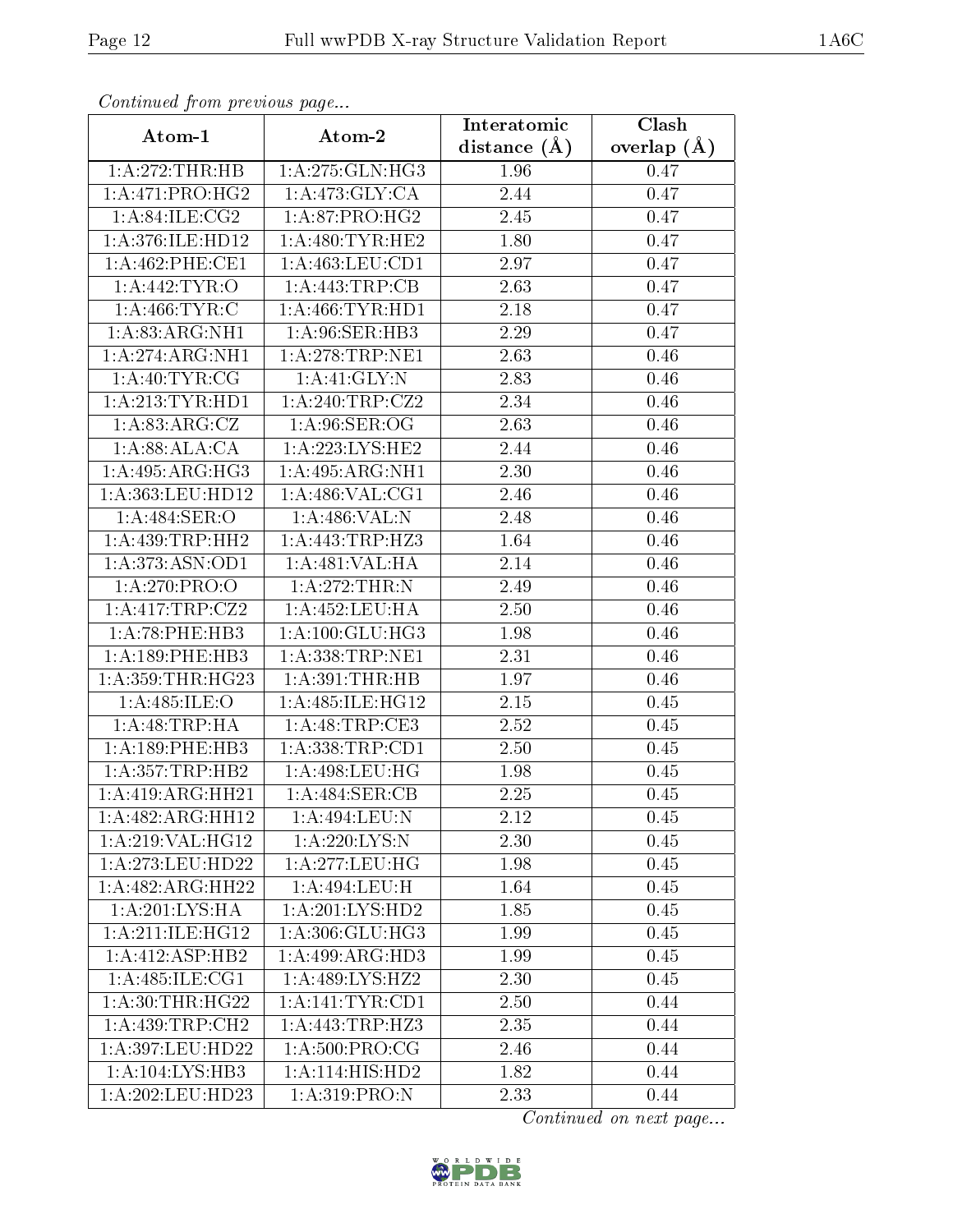| сонинией јтот ртеvиоиз раде |                              | Clash<br>Interatomic |               |  |  |
|-----------------------------|------------------------------|----------------------|---------------|--|--|
| Atom-1                      | Atom-2                       | distance $(A)$       | overlap $(A)$ |  |  |
| 1:A:449:ILE:O               | 1: A: 450: TYR: CD1          | 2.71                 | 0.44          |  |  |
| 1:A:482:ARG:NH2             | 1: A:494: LEU: CG            | 2.70                 | 0.44          |  |  |
| 1:A:421:LYS:HD2             | 1: A:489: LYS:CD             | 2.47                 | 0.44          |  |  |
| 1:A:492:VAL:CC              | 1:A:493:ALA:O                | 2.54                 | 0.44          |  |  |
| 1: A:93: CYS:CB             | 1:A:94:PRO:HD3               | 2.44                 | 0.44          |  |  |
| 1:A:112:ASP:O               | 1:A:114:HIS:N                | 2.50                 | 0.44          |  |  |
| 1:A:487:ASN:HD21            | 1:A:489:LYS:NZ               | 2.15                 | 0.44          |  |  |
| 1:A:262:ILE:HG23            | 1:A:311:LEU:HD11             | 1.99                 | 0.44          |  |  |
| 1:A:363:LEU:HD13            | 1: A:374: PHE: HE1           | 1.82                 | 0.44          |  |  |
| 1: A:84: ILE: HDI1          | 1:A:86:LEU:HD23              | 1.99                 | 0.44          |  |  |
| 1:A:112:ASP:C               | 1:A:114:HIS:H                | 2.20                 | 0.44          |  |  |
| 1:A:269:ALA:O               | 1:A:271:PRO:CD               | 2.65                 | 0.44          |  |  |
| 1:A:469:ALA:O               | 1:A:471:PRO:HD2              | 2.18                 | 0.44          |  |  |
| 1: A:78:PHE:HB3             | 1: A: 100: GLU: HB2          | 1.99                 | 0.44          |  |  |
| 1: A:110: ASP:HB2           | 1: A:113: VAL: CG2           | 2.47                 | 0.43          |  |  |
| 1: A: 181: TRP: CD2         | 1: A:181:TRP:O               | 2.70                 | 0.43          |  |  |
| 1:A:417:TRP:HB3             | 1:A:494:LEU:N                | 2.33                 | 0.43          |  |  |
| 1: A:93: CYS:CB             | 1: A:94: PRO:CD              | 2.96                 | 0.43          |  |  |
| 1:A:452:LEU:H               | 1:A:452:LEU:HD12             | 1.82                 | 0.43          |  |  |
| 1:A:469:ALA:HB3             | 1:A:474:ALA:CB               | 2.48                 | 0.43          |  |  |
| 1: A:25: GLY:O              | 1:A:91:ASN:HA                | 2.18                 | 0.43          |  |  |
| 1: A:209:LEU:HD21           | $1:A:310:A\overline{RG:HG3}$ | 2.01                 | 0.43          |  |  |
| 1: A: 365: PRO: HB2         | 1: A:370: GLY: C             | 2.39                 | 0.43          |  |  |
| 1:A:421:LYS:CE              | 1:A:489:LYS:HE2              | 2.48                 | 0.43          |  |  |
| 1:A:83:ARG:NH1              | 1: A:96: SER: CB             | 2.81                 | 0.43          |  |  |
| 1:A:101:LEU:O               | 1: A:194: TYR:HE2            | 2.02                 | 0.43          |  |  |
| 1: A:104: LYS: HD3          | 1:A:114:HIS:HB3              | 2.00                 | 0.43          |  |  |
| 1:A:220:LYS:HA              | 1:A:225:HIS:HA               | 2.01                 | 0.43          |  |  |
| 1:A:448:ARG:HH11            | 1:A:448:ARG:HG2              | 1.84                 | 0.43          |  |  |
| 1:A:469:ALA:O               | 1: A:471: PRO:CD             | 2.66                 | 0.43          |  |  |
| 1:A:48:TRP:HE3              | 1: A:48:TRP:HA               | 1.82                 | 0.43          |  |  |
| 1: A:461: ILE: HG21         | 1:A:469:ALA:HB2              | 1.98                 | 0.43          |  |  |
| 1: A:266: GLU:HG3           | 1: A:309: GLY: H             | 1.84                 | 0.43          |  |  |
| 1: A:213:TYR:HA             | 1:A:240:TRP:HZ2              | 1.82                 | 0.42          |  |  |
| 1:A:260:PHE:CD1             | 1:A:260:PHE:N                | 2.86                 | 0.42          |  |  |
| 1: A:465: SER:OG            | 1:A:466:TYR:N                | 2.51                 | 0.42          |  |  |
| 1: A: 101: LEU: HD12        | 1: A:103:THR:HG23            | 2.02                 | 0.42          |  |  |
| 1:A:119:ASN:O               | 1:A:121:GLY:N                | 2.52                 | 0.42          |  |  |
| 1: A:179: MET:CE            | 1:A:183:ILE:HA               | 2.49                 | 0.42          |  |  |
| 1:A:219:VAL:O               | $1:A:225:H\overline{IS:HA}$  | 2.20                 | 0.42          |  |  |
| 1:A:338:TRP:CZ3             | 1:A:340:PRO:HA               | 2.55                 | 0.42          |  |  |

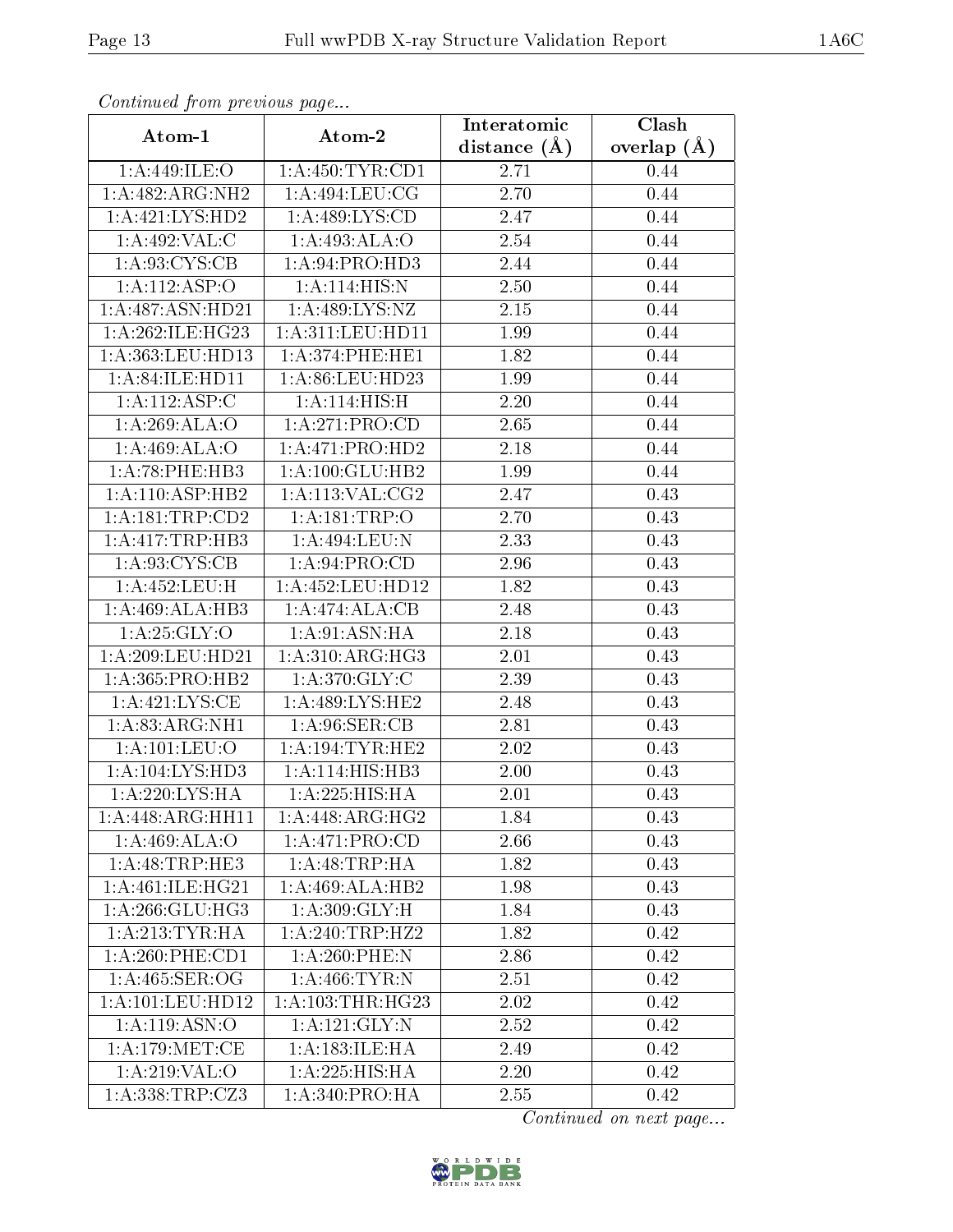| Commaca jibin previous page   |                               | Interatomic       | Clash         |
|-------------------------------|-------------------------------|-------------------|---------------|
| Atom-1                        | Atom-2                        | distance $(A)$    | overlap $(A)$ |
| 1:A:373:ASN:ND2               | 1:A:481:VAL:HG22              | 2.34              | 0.42          |
| 1:A:482:ARG:NH2               | 1:A:494:LEU:H                 | 2.17              | 0.42          |
| 1: A:397:LEU:CD2              | 1:A:498:LEU:HD13              | 2.48              | 0.42          |
| 1: A:82: LYS: HD3             | 1: A:510: ALA:O               | 2.20              | 0.42          |
| 1:A:431:SER:OG                | 1:A:483:ILE:HD11              | 2.19              | 0.42          |
| 1:A:35:GLN:OE1                | 1: A:35: GLN: HA              | $2.19\,$          | 0.42          |
| 1: A: 439: TRP: HE3           | 1: A:439:TRP:HA               | 1.81              | 0.42          |
| 1: A:448: ARG: CG             | 1:A:448:ARG:HH11              | 2.31              | 0.42          |
| 1:A:397:LEU:CD2               | $1: A:500:PR\overline{O:HG3}$ | 2.50              | 0.42          |
| 1:A:83:ARG:CD                 | $1: A:99:$ PHE:HE2            | 2.28              | 0.42          |
| 1: A: 106: PHE: CD1           | $1: A:106:$ PHE:N             | 2.87              | 0.42          |
| 1:A:213:TYR:HE2               | 1:A:310:ARG:C                 | 2.23              | 0.42          |
| 1: A: 188: THR: CG2           | 1: A: 339: ARG: HG3           | 2.42              | 0.42          |
| 1:A:487:ASN:HD21              | 1: A:489: LYS: HZ2            | 1.67              | 0.42          |
| 1:A:375:ASP:O                 | 1:A:377:PRO:HD3               | 2.19              | 0.42          |
| 1:A:446:GLN:HE22              | 1:A:454:ARG:NH2               | $\overline{2.14}$ | 0.42          |
| 1:A:469:ALA:HB3               | 1:A:474:ALA:HB1               | 2.02              | 0.42          |
| 1: A: 100: GLU:O              | 1: A: 101: LEU: HB2           | 2.19              | 0.42          |
| 1: A:478: GLN:H               | 1:A:478:GLN:HE21              | 1.64              | 0.42          |
| 1:A:380:ILE:H                 | 1:A:407:HIS:CE1               | 2.36              | 0.41          |
| 1:A:415:ILE:CD1               | 1:A:496:VAL:HG22              | 2.50              | 0.41          |
| 1: A:227: ILE: HG13           | 1: A:513:PHE:HE1              | 1.85              | 0.41          |
| 1: A:213:TYR:HE1              | 1:A:244:ILE:HD11              | 1.85              | 0.41          |
| 1: A:120:TYR:CE2              | 1: A:124:THR:HG21             | 2.56              | 0.41          |
| 1: A:23: LYS: HD3             | 1:A:23:LYS:HA                 | 1.77              | 0.41          |
| $1: A:106:$ PHE:N             | 1: A: 106: PHE: HD1           | $\overline{2}.18$ | 0.41          |
| 1:A:273:LEU:HD13              | 1: A:277:LEU:CD1              | 2.50              | 0.41          |
| 1: A:318: GLY:HA2             | 1: A:319: PRO:HD3             | 1.95              | 0.41          |
| $1:A:485:ILE: \overline{CG1}$ | 1:A:489:LYS:HG3               | 2.41              | 0.41          |
| 1: A: 363: LEU: HD13          | 1: A:374:PHE:CZ               | 2.56              | 0.41          |
| 1:A:414:CYS:HB2               | 1: A:497:CYS:CB               | 2.49              | 0.41          |
| 1: A:471: PRO:HG2             | 1: A:473: GLY:O               | 2.21              | 0.41          |
| 1:A:482:ARG:CZ                | 1: A:494:LEU:HD23             | 2.51              | 0.41          |
| 1:A:487:ASN:ND2               | 1:A:488:ALA:H                 | 2.18              | 0.41          |
| 1: A: 119: ASN: HB3           | 1:A:122:GLU:HB2               | 2.03              | 0.41          |
| 1:A:475:LEU:HD23              | 1:A:475:LEU:N                 | 2.35              | 0.41          |
| 1:A:97:GLU:OE1                | 1: A: 194: TYR: HB2           | 2.21              | 0.41          |
| 1: A:213:TYR:CE1              | 1:A:294:ILE:HG23              | 2.56              | 0.40          |
| 1:A:467:ALA:O                 | 1: A:468: GLY: C              | 2.59              | 0.40          |
| 1:A:212:SER:HA                | 1: A:215:PHE:HE1              | 1.85              | 0.40          |
| 1:A:48:TRP:HZ3                | 1:A:54:VAL:HG22               | 1.86              | 0.40          |

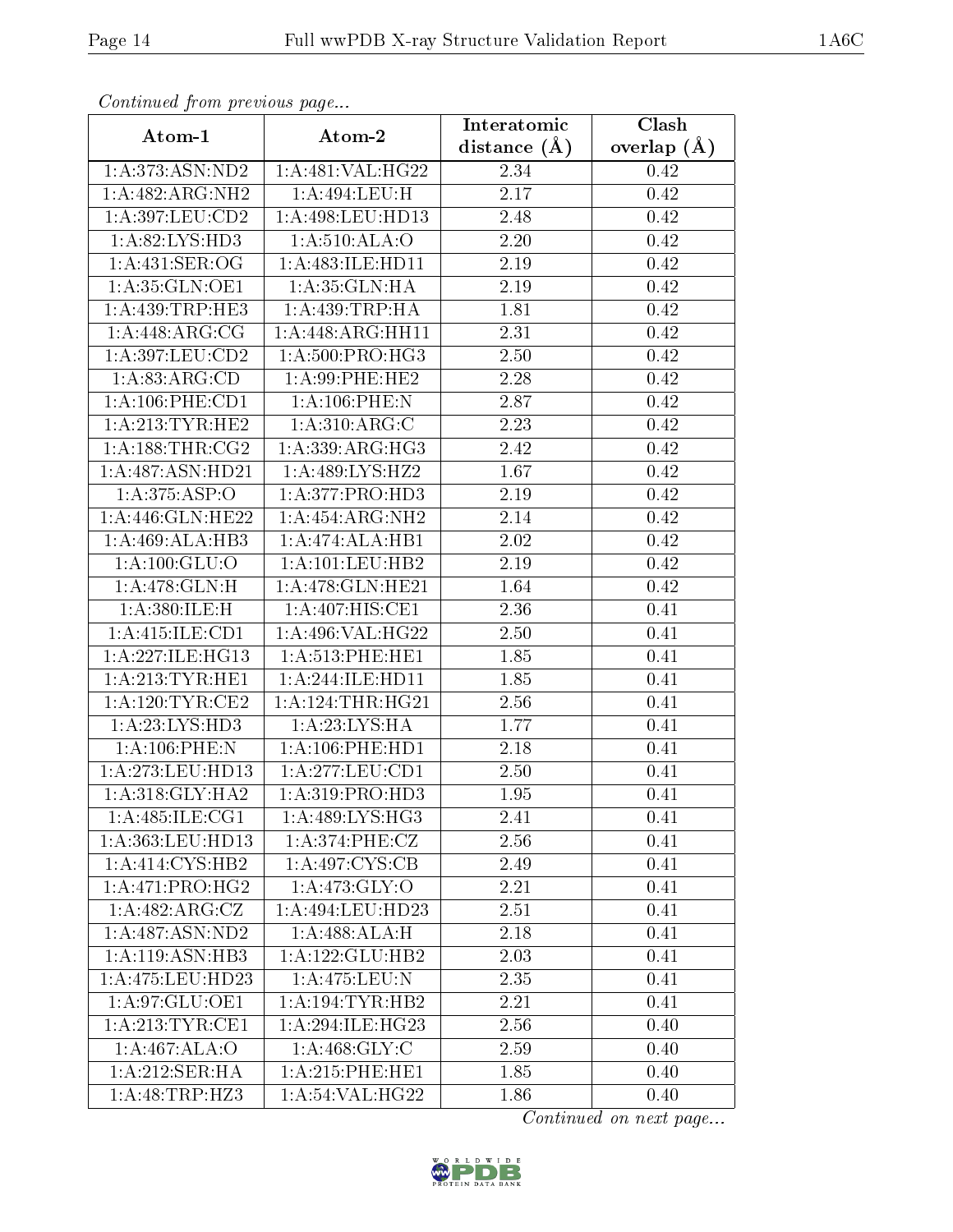| Atom-1                              | Atom-2              | Interatomic<br>distance $(A)$ | Clash<br>overlap $(A)$ |
|-------------------------------------|---------------------|-------------------------------|------------------------|
| 1: A: 181: TRP: HB3                 | 1: A: 182: PRO: HD3 | 2.03                          | 0.40                   |
| 1:A:302:ALA:HB3                     | 1: A: 305: GLU:O    | 2.22                          | 0.40                   |
| 1:A:477:LYS:HG3                     | 1: A:477: LYS:O     | 2.21                          | 0.40                   |
| 1: A:178:THR:O                      | 1: A:179:MET:HG2    | 2.21                          | 0.40                   |
| $1:A:212:\overline{\text{SER:HB3}}$ | 1:A:213:TTTR:CZ     | 2.55                          | 0.40                   |
| 1: A:409: GLY:O                     | 1:A:459:ILE:HG13    | 2.22                          | 0.40                   |

There are no symmetry-related clashes.

### 5.3 Torsion angles (i)

#### 5.3.1 Protein backbone (i)

In the following table, the Percentiles column shows the percent Ramachandran outliers of the chain as a percentile score with respect to all X-ray entries followed by that with respect to entries of similar resolution.

The Analysed column shows the number of residues for which the backbone conformation was analysed, and the total number of residues.

| Mol   Chain | Analysed                                                     |  | Favoured   Allowed   Outliers   Percentiles |
|-------------|--------------------------------------------------------------|--|---------------------------------------------|
|             | $\mid$ 511/513 (100%)   398 (78%)   69 (14%)   44 (9%)   1 9 |  |                                             |

All (44) Ramachandran outliers are listed below:

| Mol            | Chain              | Res | <b>Type</b> |
|----------------|--------------------|-----|-------------|
| $\mathbf{1}$   | $\boldsymbol{A}$   | 89  | LEU         |
| $\mathbf{1}$   | $\bf{A}$           | 91  | ĀSN         |
| 1              | $\overline{A}$     | 93  | <b>CYS</b>  |
| $\mathbf{1}$   | $\bf{A}$           | 109 | <b>LYS</b>  |
| $\overline{1}$ | $\overline{A}$     | 203 | ĀSP         |
| $\mathbf 1$    | $\overline{A}$     | 211 | ILE         |
| $\mathbf{1}$   | $\bf{A}$           | 377 | PRO         |
| $\mathbf{1}$   | $\overline{A}$     | 421 | <b>LYS</b>  |
| 1              | $\overline{\rm A}$ | 461 | ILE         |
| $\mathbf 1$    | $\overline{\rm A}$ | 469 | ALA         |
| $\mathbf{1}$   | $\overline{A}$     | 470 | <b>THR</b>  |
| 1              | $\overline{\rm A}$ | 487 | <b>ASN</b>  |
| $\mathbf{1}$   | $\boldsymbol{A}$   | 493 | ALA         |
| $\mathbf 1$    | $\overline{A}$     | 502 | SER         |
| 1              | $\overline{\rm A}$ | 24  | <b>LYS</b>  |

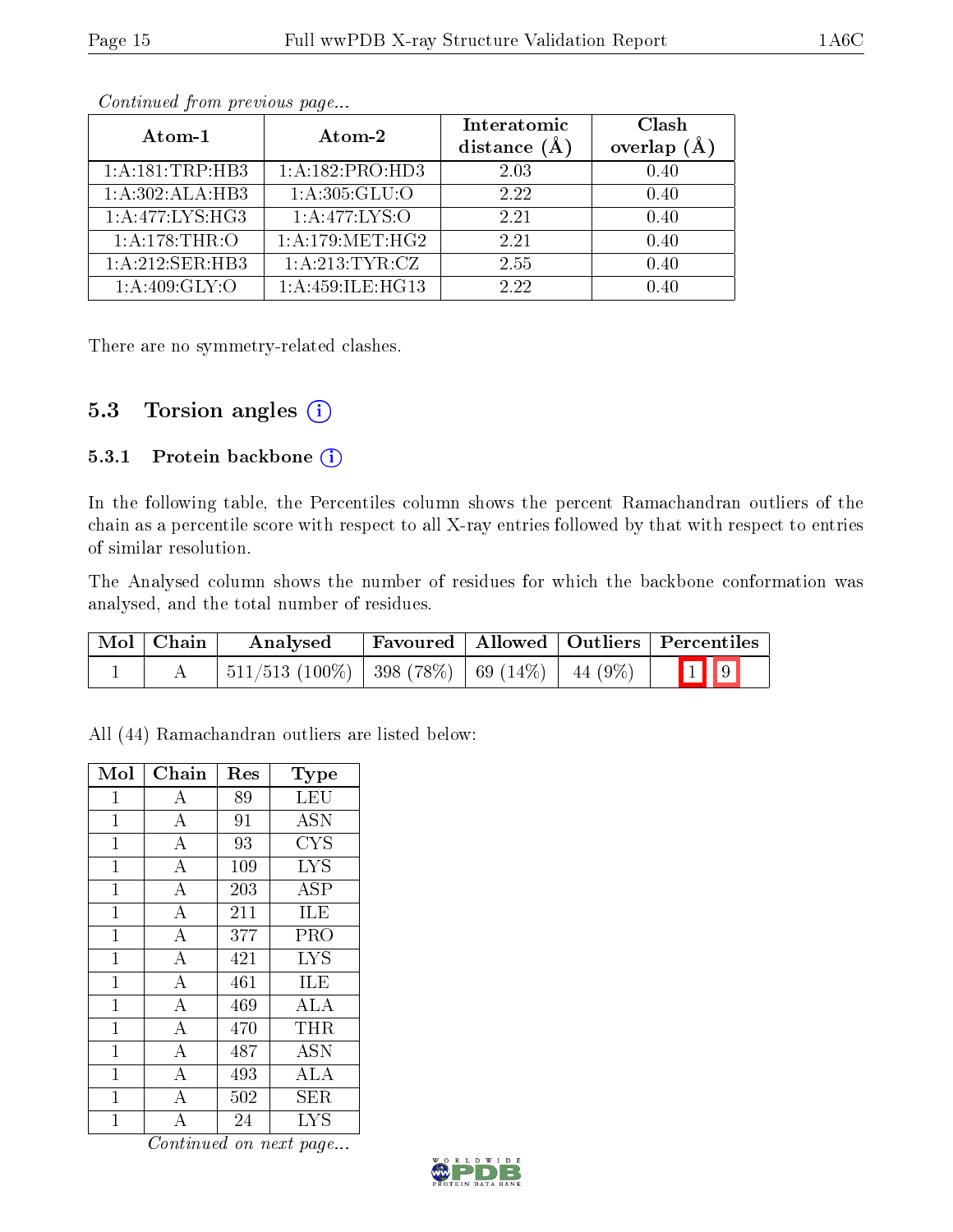| Mol            | Chain                                                                                                       | Res              | Type                      |
|----------------|-------------------------------------------------------------------------------------------------------------|------------------|---------------------------|
| $\overline{1}$ | $\overline{A}$                                                                                              | $\overline{25}$  | $\overline{\text{GLY}}$   |
| $\overline{1}$ | $\overline{A}$                                                                                              | 41               | $\overline{\text{GLY}}$   |
| $\overline{1}$ |                                                                                                             | $\overline{112}$ | $\overline{\text{ASP}}$   |
| $\mathbf{1}$   | $\frac{\overline{A}}{\overline{A}}$                                                                         | 207              | $\overline{\text{SER}}$   |
| $\overline{1}$ | $\frac{\overline{A}}{\overline{A}}$                                                                         | $\overline{214}$ | $\overline{\text{ASN}}$   |
| $\mathbf{1}$   |                                                                                                             | 439              | <b>TRP</b>                |
| $\mathbf{1}$   |                                                                                                             | 443              | TRP                       |
| $\mathbf{1}$   |                                                                                                             | 110              | <b>ASP</b>                |
| $\mathbf{1}$   |                                                                                                             | 204              | $\overline{\text{GLY}}$   |
| $\overline{1}$ | $\frac{\overline{A}}{\overline{A}}$ $\frac{\overline{A}}{\overline{A}}$ $\frac{\overline{A}}{\overline{A}}$ | 269              | <b>ALA</b>                |
| $\overline{1}$ |                                                                                                             | $\overline{318}$ | $\overline{\text{GLY}}$   |
| $\mathbf{1}$   |                                                                                                             | 342              | $\overline{\text{SER}}$   |
| $\mathbf{1}$   |                                                                                                             | 471              | $\overline{\text{PRO}}$   |
| $\overline{1}$ | $\frac{\overline{A}}{\overline{A}}$                                                                         | 475              | LEU                       |
| $\overline{1}$ |                                                                                                             | 477              | $\overline{\text{LYS}}$   |
| $\mathbf{1}$   | $\overline{A}$                                                                                              | 491              | ILE                       |
| $\overline{1}$ |                                                                                                             | $\overline{102}$ | $\overline{\text{PRO}}$   |
| $\overline{1}$ | $\frac{\overline{A}}{\overline{A}}$                                                                         | 196              | $\overline{\text{GLU}}$   |
| $\overline{1}$ |                                                                                                             | 462              | PHE                       |
| $\mathbf{1}$   | $\overline{A}$                                                                                              | 86               | LEU                       |
| $\overline{1}$ | $\overline{A}$                                                                                              | 271              | $\overline{\text{PRO}}$   |
| $\overline{1}$ | $\overline{A}$                                                                                              | 378              | $\overline{\text{GLY}}$   |
| $\overline{1}$ | $\overline{A}$                                                                                              | 453              | $\overline{\rm{ARG}}$     |
| $\mathbf{1}$   | $\overline{A}$                                                                                              | $\overline{270}$ | PRO                       |
| $\overline{1}$ | $\frac{\overline{A}}{\overline{A}}$                                                                         | 438              | $\overline{\text{ASP}}$   |
| $\mathbf{1}$   |                                                                                                             | 216              | $\overline{\text{GLY}}$   |
| $\overline{1}$ | $\overline{A}$                                                                                              | 481              | $\overline{\text{VAL}}$   |
| $\mathbf{1}$   | $\overline{A}$                                                                                              | 468              | $\overline{\text{GLY}}$   |
| $\overline{1}$ | $\overline{\rm A}$                                                                                          | 464              | $\overline{\mathrm{GLY}}$ |

#### 5.3.2 Protein sidechains (i)

In the following table, the Percentiles column shows the percent sidechain outliers of the chain as a percentile score with respect to all X-ray entries followed by that with respect to entries of similar resolution.

The Analysed column shows the number of residues for which the sidechain conformation was analysed, and the total number of residues.

| Mol   Chain | Analysed                                   |  | Rotameric   Outliers   Percentiles |  |
|-------------|--------------------------------------------|--|------------------------------------|--|
|             | $431/431$ (100\%)   371 (86\%)   60 (14\%) |  | $\boxed{3}$ $\boxed{20}$           |  |

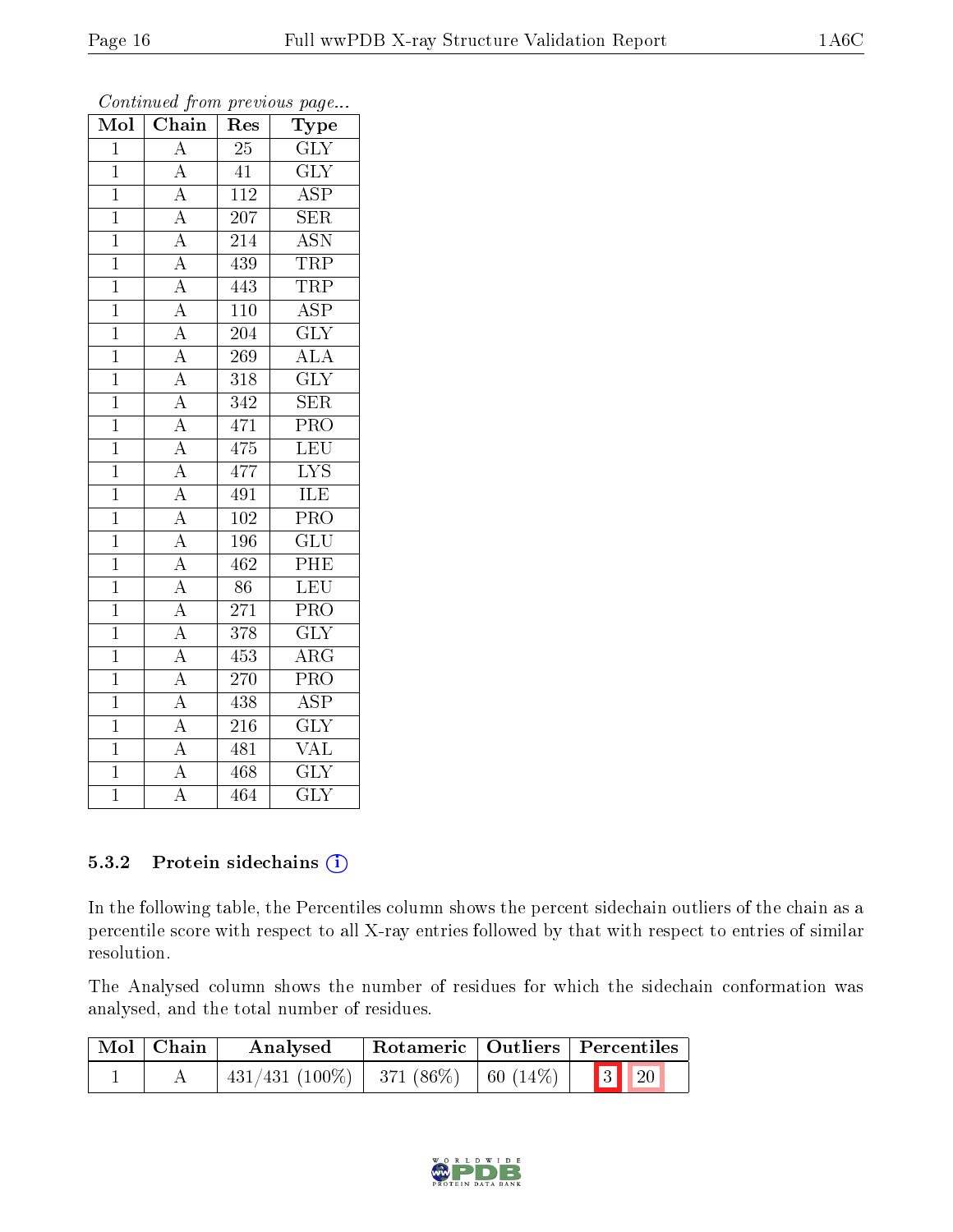|  |  |  | All (60) residues with a non-rotameric sidechain are listed below: |  |  |
|--|--|--|--------------------------------------------------------------------|--|--|
|  |  |  |                                                                    |  |  |

| Mol            | Chain                                                                                                                                                                                                                                                                                                                                        | Res              | <b>Type</b>             |
|----------------|----------------------------------------------------------------------------------------------------------------------------------------------------------------------------------------------------------------------------------------------------------------------------------------------------------------------------------------------|------------------|-------------------------|
| $\mathbf{1}$   | $\overline{A}$                                                                                                                                                                                                                                                                                                                               | 48               | $\overline{\text{TRP}}$ |
| $\mathbf{1}$   | $\frac{\overline{A}}{\overline{A}}$                                                                                                                                                                                                                                                                                                          | 49               | CYS                     |
| $\overline{1}$ |                                                                                                                                                                                                                                                                                                                                              | $\overline{53}$  | <b>ILE</b>              |
| $\mathbf{1}$   |                                                                                                                                                                                                                                                                                                                                              | $59\,$           | <b>THR</b>              |
| $\overline{1}$ |                                                                                                                                                                                                                                                                                                                                              | 81               | <b>TYR</b>              |
| $\overline{1}$ |                                                                                                                                                                                                                                                                                                                                              | $\overline{86}$  | LEU                     |
| $\mathbf{1}$   |                                                                                                                                                                                                                                                                                                                                              | 89               | LEU                     |
| $\overline{1}$ |                                                                                                                                                                                                                                                                                                                                              | $\overline{91}$  | $\overline{\text{ASN}}$ |
| $\mathbf{1}$   |                                                                                                                                                                                                                                                                                                                                              | 98               | $\overline{\text{MET}}$ |
| $\overline{1}$ |                                                                                                                                                                                                                                                                                                                                              | $\overline{101}$ | $\overline{\text{LEU}}$ |
| $\overline{1}$ |                                                                                                                                                                                                                                                                                                                                              | 107              | MET                     |
| $\mathbf{1}$   |                                                                                                                                                                                                                                                                                                                                              | 110              | $\overline{\text{ASP}}$ |
| $\mathbf{1}$   |                                                                                                                                                                                                                                                                                                                                              | 122              | $\overline{{\rm GLU}}$  |
| $\overline{1}$ | $\frac{\overline{A}}{\overline{A}}\frac{\overline{A}}{\overline{A}}\frac{\overline{A}}{\overline{A}}\frac{\overline{A}}{\overline{A}}\frac{\overline{A}}{\overline{A}}\frac{\overline{A}}{\overline{A}}\frac{\overline{A}}{\overline{A}}\frac{\overline{A}}{\overline{A}}\frac{\overline{A}}{\overline{A}}\frac{\overline{A}}{\overline{A}}$ | 148              | <b>ASN</b>              |
| $\overline{1}$ |                                                                                                                                                                                                                                                                                                                                              | 149              | $\overline{\text{GLN}}$ |
| $\overline{1}$ |                                                                                                                                                                                                                                                                                                                                              | 157              | $\overline{\text{GLN}}$ |
| $\mathbf{1}$   |                                                                                                                                                                                                                                                                                                                                              | 180              | THR                     |
| $\overline{1}$ |                                                                                                                                                                                                                                                                                                                                              | 183              | $\frac{1}{\text{ILE}}$  |
| $\overline{1}$ |                                                                                                                                                                                                                                                                                                                                              | 202              | LEU                     |
| $\overline{1}$ |                                                                                                                                                                                                                                                                                                                                              | <b>209</b>       | $\overline{\text{LEU}}$ |
| $\mathbf{1}$   |                                                                                                                                                                                                                                                                                                                                              | $228\,$          | <b>SER</b>              |
| $\overline{1}$ |                                                                                                                                                                                                                                                                                                                                              | $\,236$          | $\overline{\text{ARG}}$ |
| $\overline{1}$ |                                                                                                                                                                                                                                                                                                                                              | $272\,$          | <b>THR</b>              |
| $\overline{1}$ | $\frac{\overline{A}}{A}$                                                                                                                                                                                                                                                                                                                     | 273              | $\overline{\text{LEU}}$ |
| $\mathbf{1}$   |                                                                                                                                                                                                                                                                                                                                              | 274              | $\overline{\rm{ARG}}$   |
| $\mathbf{1}$   |                                                                                                                                                                                                                                                                                                                                              | 278              | <b>TRP</b>              |
| $\overline{1}$ | $\frac{\overline{A}}{\overline{A}}$<br>$\frac{\overline{A}}{\overline{A}}$                                                                                                                                                                                                                                                                   | $\overline{320}$ | <b>ILE</b>              |
| $\mathbf{1}$   |                                                                                                                                                                                                                                                                                                                                              | 328              | $\overline{\text{SER}}$ |
| $\overline{1}$ | $\overline{\rm A}$                                                                                                                                                                                                                                                                                                                           | 339              | ARG                     |
| 1              | $\overline{A}$                                                                                                                                                                                                                                                                                                                               | 354              | LEU                     |
| $\mathbf 1$    | $\mathbf{A}$                                                                                                                                                                                                                                                                                                                                 | 356              | $\overline{\text{ASN}}$ |
| $\mathbf{1}$   | $\overline{A}$                                                                                                                                                                                                                                                                                                                               | 359              | THR                     |
| $\mathbf{1}$   | $\overline{A}$                                                                                                                                                                                                                                                                                                                               | 360              | $\overline{\text{LEU}}$ |
| $\mathbf{1}$   | $\overline{A}$                                                                                                                                                                                                                                                                                                                               | 361              | <b>THR</b>              |
| $\overline{1}$ |                                                                                                                                                                                                                                                                                                                                              | 366              | $\overline{\text{ASP}}$ |
| $\mathbf{1}$   | $\frac{\overline{A}}{\overline{A}}$                                                                                                                                                                                                                                                                                                          | 369              | THR                     |
| $\mathbf{1}$   | $\frac{1}{\overline{A}}$                                                                                                                                                                                                                                                                                                                     | 395              | <b>ASN</b>              |
| $\mathbf{1}$   | $\overline{A}$                                                                                                                                                                                                                                                                                                                               | 404              | <b>THR</b>              |
| $\overline{1}$ | $\overline{A}$                                                                                                                                                                                                                                                                                                                               | 419              | $\overline{\rm{ARG}}$   |
| $\mathbf{1}$   | $\overline{A}$                                                                                                                                                                                                                                                                                                                               | 437              | $\rm{ARG}$              |
| $\overline{1}$ | $\overline{A}$                                                                                                                                                                                                                                                                                                                               | 438              | <b>ASP</b>              |
| $\overline{1}$ | $\overline{\rm A}$                                                                                                                                                                                                                                                                                                                           | 439              | TRP                     |
|                |                                                                                                                                                                                                                                                                                                                                              |                  |                         |

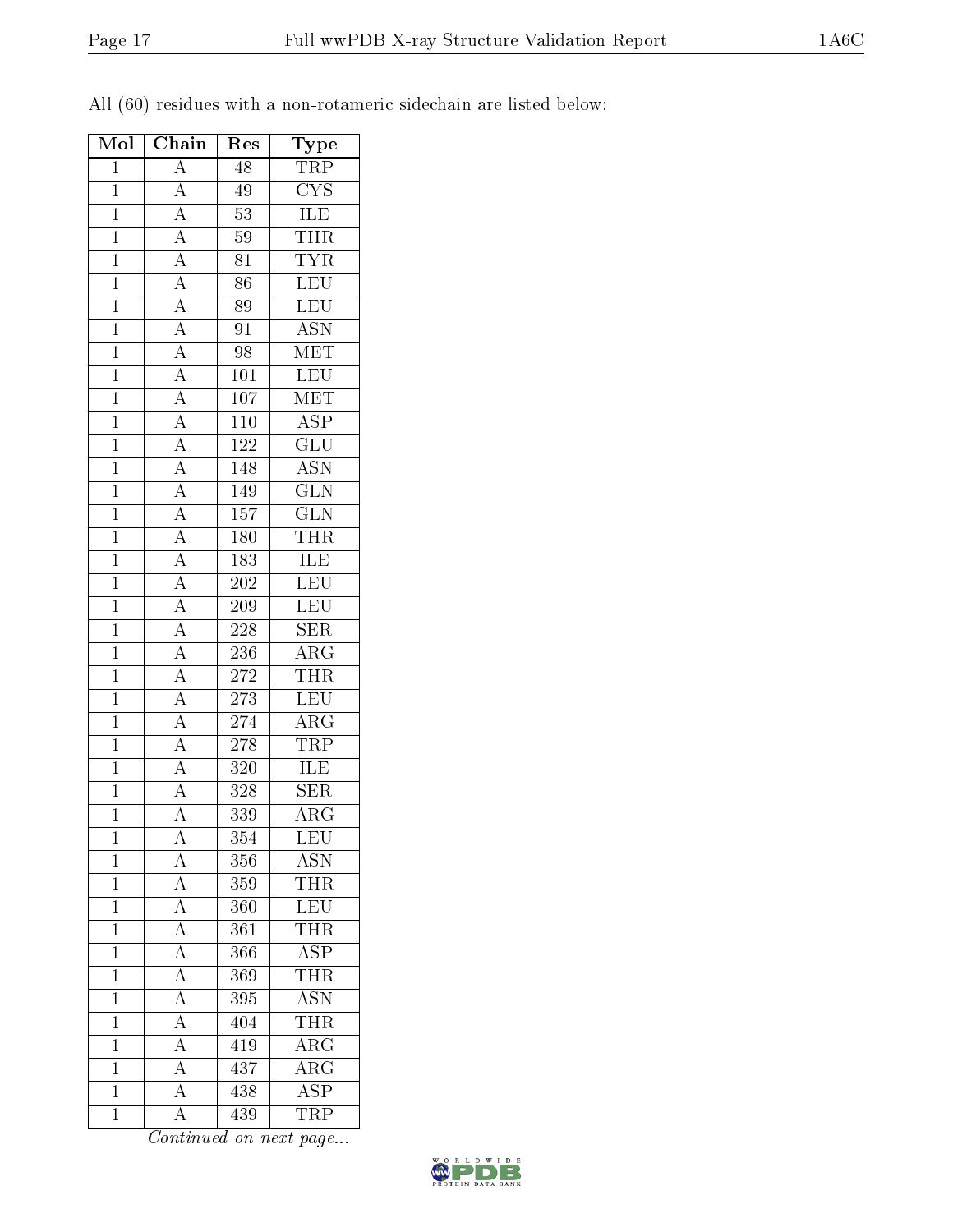| Mol            | Chain              | Res | Type                       |
|----------------|--------------------|-----|----------------------------|
| $\mathbf 1$    | А                  | 443 | TRP                        |
| $\mathbf{1}$   | $\overline{A}$     | 444 | $\overline{\text{GLN}}$    |
| $\mathbf{1}$   | $\overline{A}$     | 448 | $\overline{\rm A}{\rm RG}$ |
| $\mathbf{1}$   | $\overline{\rm A}$ | 449 | <b>ILE</b>                 |
| $\overline{1}$ | $\overline{\rm A}$ | 452 | <b>LEU</b>                 |
| $\mathbf{1}$   | $\overline{A}$     | 460 | <b>PRO</b>                 |
| $\overline{1}$ | $\overline{\rm A}$ | 461 | <b>ILE</b>                 |
| $\overline{1}$ | $\overline{A}$     | 466 | <b>TYR</b>                 |
| $\mathbf{1}$   | $\overline{A}$     | 470 | THR                        |
| $\mathbf{1}$   | $\overline{\rm A}$ | 478 | <b>GLN</b>                 |
| $\mathbf{1}$   | $\overline{A}$     | 479 | <b>ASN</b>                 |
| $\mathbf 1$    | $\overline{\rm A}$ | 485 | ILE                        |
| $\mathbf{1}$   | $\overline{A}$     | 487 | <b>ASN</b>                 |
| $\mathbf{1}$   | $\overline{\rm A}$ | 490 | <b>ASP</b>                 |
| $\mathbf{1}$   | $\overline{A}$     | 495 | $\rm{ARG}$                 |
| $\mathbf{1}$   | $\overline{\rm A}$ | 497 | <b>CYS</b>                 |
| $\mathbf{1}$   | $\overline{\rm A}$ | 498 | LEU                        |
| $\mathbf 1$    | $\overline{A}$     | 511 | THR                        |

Some sidechains can be flipped to improve hydrogen bonding and reduce clashes. All (14) such sidechains are listed below:

| Mol            | Chain              | Res | Type       |
|----------------|--------------------|-----|------------|
| 1              | $\boldsymbol{A}$   | 44  | HIS        |
| $\mathbf{1}$   | A                  | 55  | <b>ASN</b> |
| $\overline{1}$ | $\overline{\rm A}$ | 91  | <b>ASN</b> |
| $\mathbf{1}$   | $\overline{\rm A}$ | 149 | GLN        |
| $\mathbf{1}$   | $\overline{A}$     | 221 | HIS        |
| $\overline{1}$ | $\overline{\rm A}$ | 285 | HIS        |
| $\mathbf{1}$   | $\overline{A}$     | 299 | <b>HIS</b> |
| $\overline{1}$ | $\overline{\rm A}$ | 325 | <b>HIS</b> |
| $\mathbf{1}$   | $\boldsymbol{A}$   | 356 | <b>ASN</b> |
| $\mathbf{1}$   | $\overline{A}$     | 407 | HIS        |
| $\mathbf{1}$   | $\boldsymbol{A}$   | 435 | <b>ASN</b> |
| $\mathbf{1}$   | $\overline{A}$     | 446 | <b>GLN</b> |
| $\overline{1}$ | A                  | 478 | GLN        |
| 1              | A                  | 487 | <b>ASN</b> |

#### 5.3.3 RNA [O](https://www.wwpdb.org/validation/2017/XrayValidationReportHelp#rna)i

There are no RNA molecules in this entry.

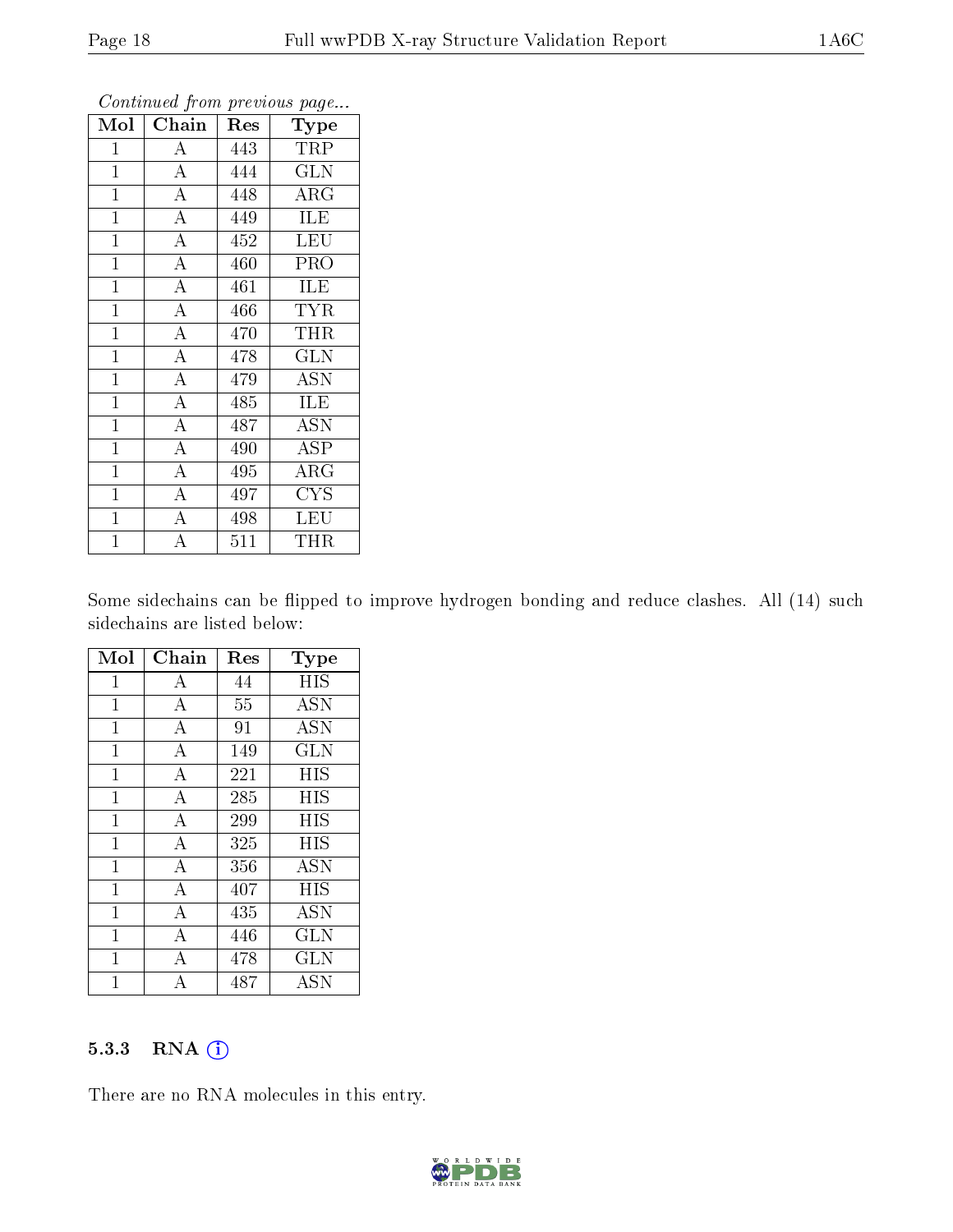### 5.4 Non-standard residues in protein, DNA, RNA chains (i)

There are no non-standard protein/DNA/RNA residues in this entry.

#### 5.5 Carbohydrates (i)

There are no carbohydrates in this entry.

### 5.6 Ligand geometry (i)

There are no ligands in this entry.

#### 5.7 [O](https://www.wwpdb.org/validation/2017/XrayValidationReportHelp#nonstandard_residues_and_ligands)ther polymers  $(i)$

There are no such residues in this entry.

### 5.8 Polymer linkage issues (i)

There are no chain breaks in this entry.